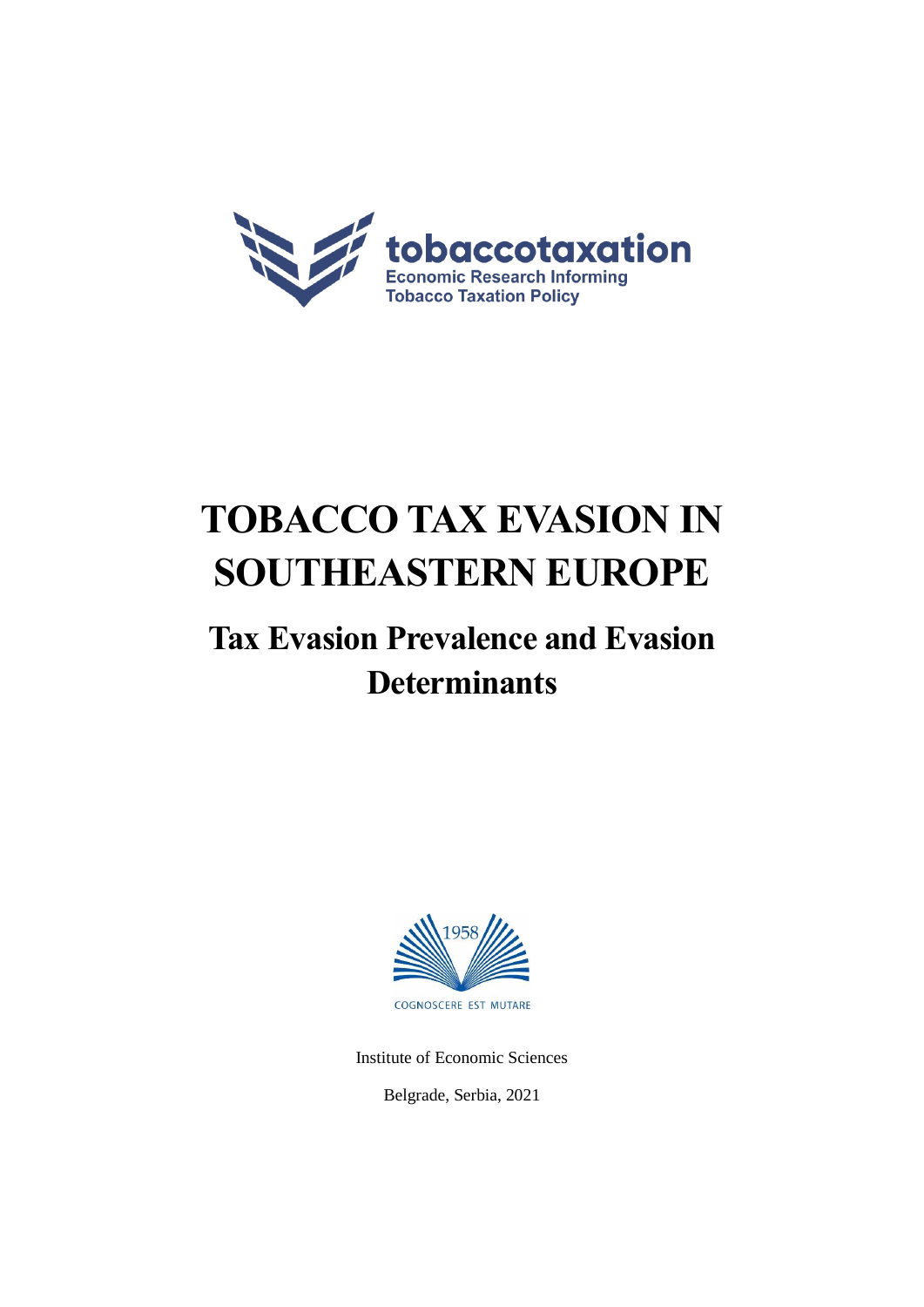# **Contents**

|    | 3.1. |                                                                          |  |
|----|------|--------------------------------------------------------------------------|--|
|    |      | 3.2. Tax evasion in SEE countries and other country characteristics  12  |  |
|    |      | 4. Methodology: Estimation of the tax evasion model in the SEE region 15 |  |
|    |      |                                                                          |  |
|    | 5.1. |                                                                          |  |
|    | 5.2. |                                                                          |  |
|    |      |                                                                          |  |
| 6. |      |                                                                          |  |
|    |      |                                                                          |  |

#### **Acknowledgments**

The Institute of Economic Sciences from Belgrade, Serbia is coordinating a regional network of researchers in Southeastern Europe within the project "Accelerating Progress on Effective Tobacco Tax Policies in Low- and Middle-Income Countries". The project is funded by the University of Illinois at Chicago's (UIC) Institute for Health Research and Policy to conduct economic research on tobacco taxation in Serbia. UIC is a partner of the Bloomberg Initiative to Reduce Tobacco Use. The views expressed in this document cannot be attributed to, nor do they represent, the views of UIC, the Institute for Health Research and Policy, or Bloomberg Philanthropies.

The authors are grateful for comments from UIC.

Suggested citation:

Vladisavljević, M., Đukić, M., Zubović, J., Jovanović, O., & Jolović, N. (2021). *Tobacco Tax Evasion In Southeastern Europe: Tax Evasion Prevalence And Evasion Determinants.* Institute of Economic Sciences, Belgrade, Serbia.

Belgrade, January 2021.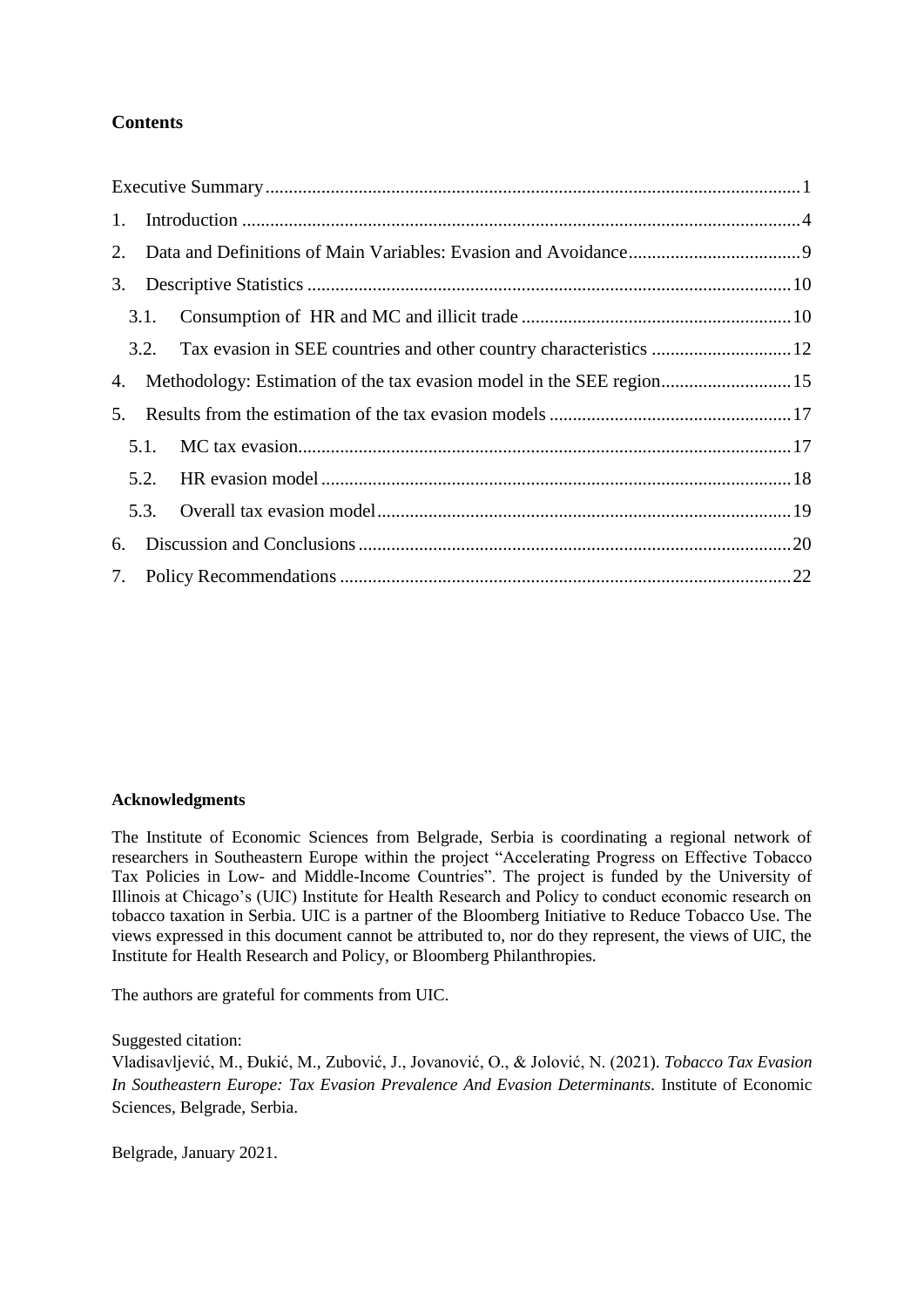#### <span id="page-2-0"></span>**Executive Summary**

The current prevalence of adult tobacco smoking in the Southeastern Europe (SEE) region is very high at 37.6 percent, ranging from 24.7 percent in Albania to 48.9 percent in North Macedonia.<sup>1</sup> Tobacco taxation is an essential tool for reducing tobacco use, saving lives, and increasing government revenues. Tax avoidance and evasion undermine the primary goal of tobacco taxation, which is to make tobacco products less affordable in order to reduce consumption. Exaggerating the share of the illicit tobacco market and presenting its size as a direct consequence of high tobacco taxes is a strategy commonly used by the industry to oppose tax increases (Gallagher et al. 2019). However, previous research suggests that tax avoidance and evasion activities are enabled by a number of factors other than high tobacco taxes, including corruption and complicity of cigarette manufacturers, weak governance, ineffective customs and excise administration, and the presence of informal distribution channels.

This report analyzes tobacco tax evasion and avoidance in six SEE countries—Albania, Bosnia and Herzegovina, Kosovo, Montenegro, North Macedonia, and Serbia—by utilizing a unique data set from the Survey on Tobacco Consumption in Southeastern European countries (STC-SEE), conducted in  $2019<sup>2</sup>$  This research aims to objectively and independently estimate the size of the illicit tobacco market and capture the main determinants of tax avoidance and evasion activities in the SEE region. To the best of the researchers' knowledge, this is the first independent study to provide such evidence. STC-SEE respondents were asked to provide a pack of their last-purchased tobacco product and respond to questions related to the price, tax stamps, health warnings, and place of purchase in order to determine whether the pack is legal or the purchase represents an instance of tax evasion or avoidance.

The study finds that 20.4 percent of all current adult smokers<sup>3</sup> in SEE countries evade **taxes on cigarettes,** <sup>4</sup> **with evasion being much more frequent among those who smoke hand-rolled (HR) tobacco—at 86.7 percent—than for those who smoke manufactured cigarettes (MC), at 8.6 percent**. Since most current smokers in the region smoke MC rather than HR (MC prevalence  $-32.8$ ; HR prevalence  $-6.3$  percent), the combined percentage of evading smokers of these two types of products is closer to share of evading MC users. Once

<sup>&</sup>lt;sup>1</sup> [http://tobaccotaxation.org/cms\\_upload/pages/files/203\\_regional\\_report\\_-\\_demand\\_price\\_elasticity\\_-](http://tobaccotaxation.org/cms_upload/pages/files/203_regional_report_-_demand_price_elasticity_-_topic_6_1410.pdf) [\\_topic\\_6\\_1410.pdf](http://tobaccotaxation.org/cms_upload/pages/files/203_regional_report_-_demand_price_elasticity_-_topic_6_1410.pdf)

 $2$  The analysis in this study includes the main findings on tobacco tax evasion and the investigation of determinants of tax evasion in the SEE region. The detailed findings on the characteristics of illicit packs (e.g., place of purchase, brands, type of health warning, etc.) are presented in six national studies. For more details on the national studies on tobacco tax avoidance and evasion in Albania, Bosnia-Herzegovina, Kosovo, North Macedonia, Montenegro, and Serbia, please visit: [http://tobaccotaxation.org/research.php?cID=26&lng=srb.](http://tobaccotaxation.org/research.php?cID=26&lng=srb)

<sup>&</sup>lt;sup>3</sup> This study analyzes only tax evasion and avoidance on manufactured cigarettes and hand-rolled tobacco, as all other tobacco products have very low prevalence rates in the SEE region.

<sup>&</sup>lt;sup>4</sup> "Cigarettes" includes manufactured and hand-rolled cigarettes.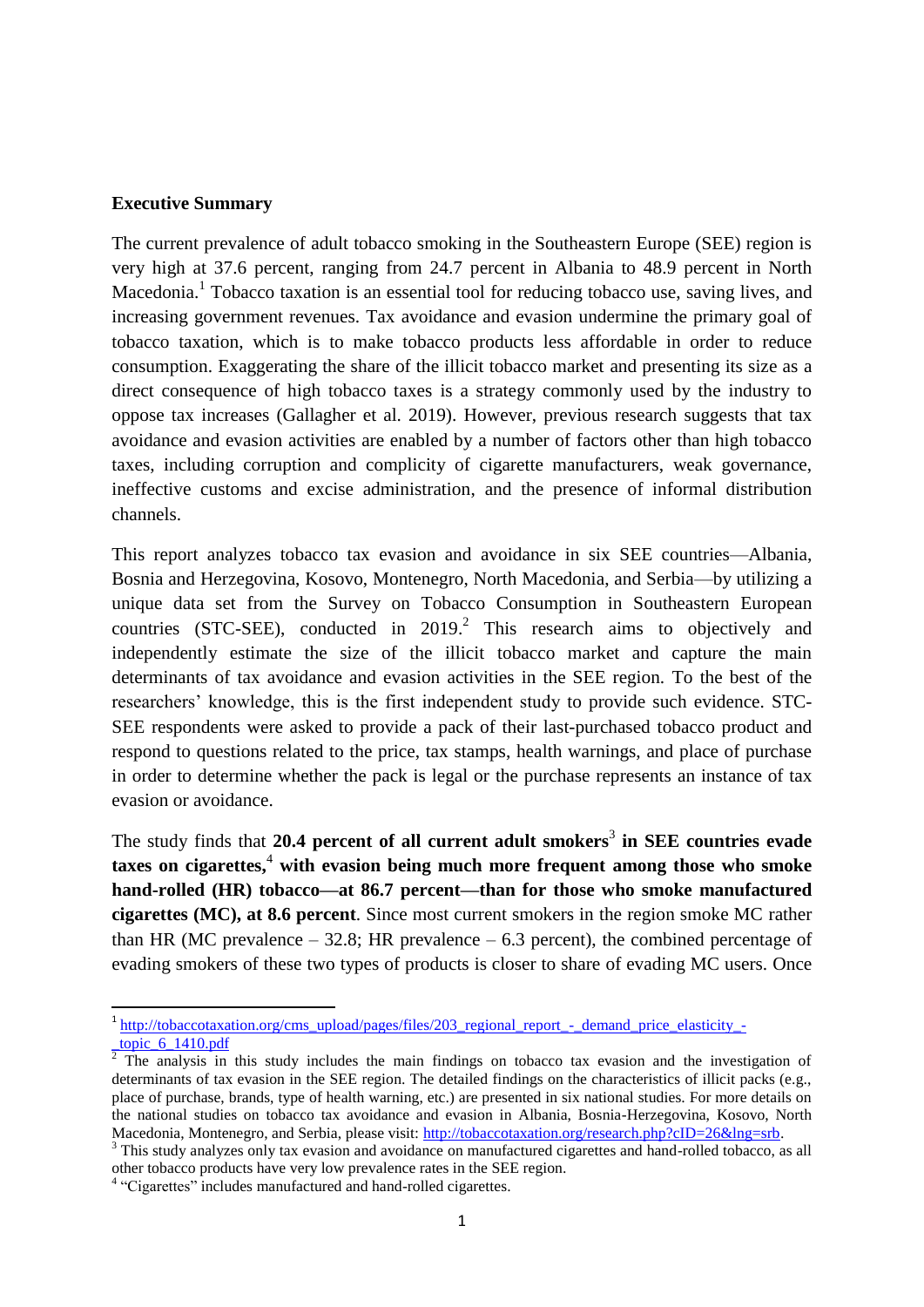differences in smoking intensity among smokers who use licit and illicit cigarettes are taken into account, **19.7 percent of cigarette consumption in SEE countries is illicit**. As smoking intensity for legal and illicit tobacco products is approximately equal, **the total market share of illicit MC and HR** tobacco roughly corresponds to the share of smokers who evade taxes—**8.1 and 88.5 percent, respectively**.

**HR tobacco is predominantly illicit in all six countries**. On the other hand, **MC are predominantly legal in four countries—Albania, Kosovo, North Macedonia, and Serbia**—where the share of MC smokers who evade tax is below six percent in each country. **Meanwhile in Bosnia and Herzegovina—and particularly Montenegro—MC evasion is much higher,** with 18.6 and 61.2 percent of smokers, respectively, evading tax. Tax avoidance in all six countries is very rare (less than one percent of current smokers in each country).

Besides analyzing the size within and the differences between countries, this report also utilizes cross-country variability to analyze MC evasion determinants. The main results from estimated evasion models are as follows:

- 1. **Countries that are more successful in preventing the sale of illicit MC at legal points of sale have lower levels of MC tax evasion.** The research suggests that statistical regions with higher share of illicit purchases at legal points of sale (in total illicit purchases) have more MC tax evasion.
- 2. **Smokers living in municipalities near the border of countries with high MC evasion rates have a higher likelihood of MC tax evasion.** This indicates a certain spillover effect, as the physical proximity to an area with a high level of tax evasion increases the likelihood of evasion.
- 3. **Smokers from low-income households, women, and the elderly tend to evade taxes more often.** This conclusion applies to both HR tobacco and MC.

Based on this research, the following policy recommendations could improve current tobacco control policy in SEE countries to address tax avoidance and evasion:

- 1. When increasing taxes as an instrument of tobacco control policy, which is necessary for the EU accession process, governments should put additional effort into **strengthening institutional capacities to tackle the illicit tobacco market**. Strengthening their capacities will not only increase fiscal revenues from tobacco but would also ensure that tax increases serve their intended purpose of reducing smoking prevalence.
- 2. Given that the possibility of purchasing illicit MC packs in legal places of purchase increases the likelihood of MC tax evasion, countries should particularly focus on **enforcing bans on the sale of illicit MC at legal points of sale**.
- 3. As residents of municipalities in close proximity to countries with high MC evasion are more likely to evade taxes on MC themselves, **improving regional coordination in the development and implementation of tobacco control policies—including**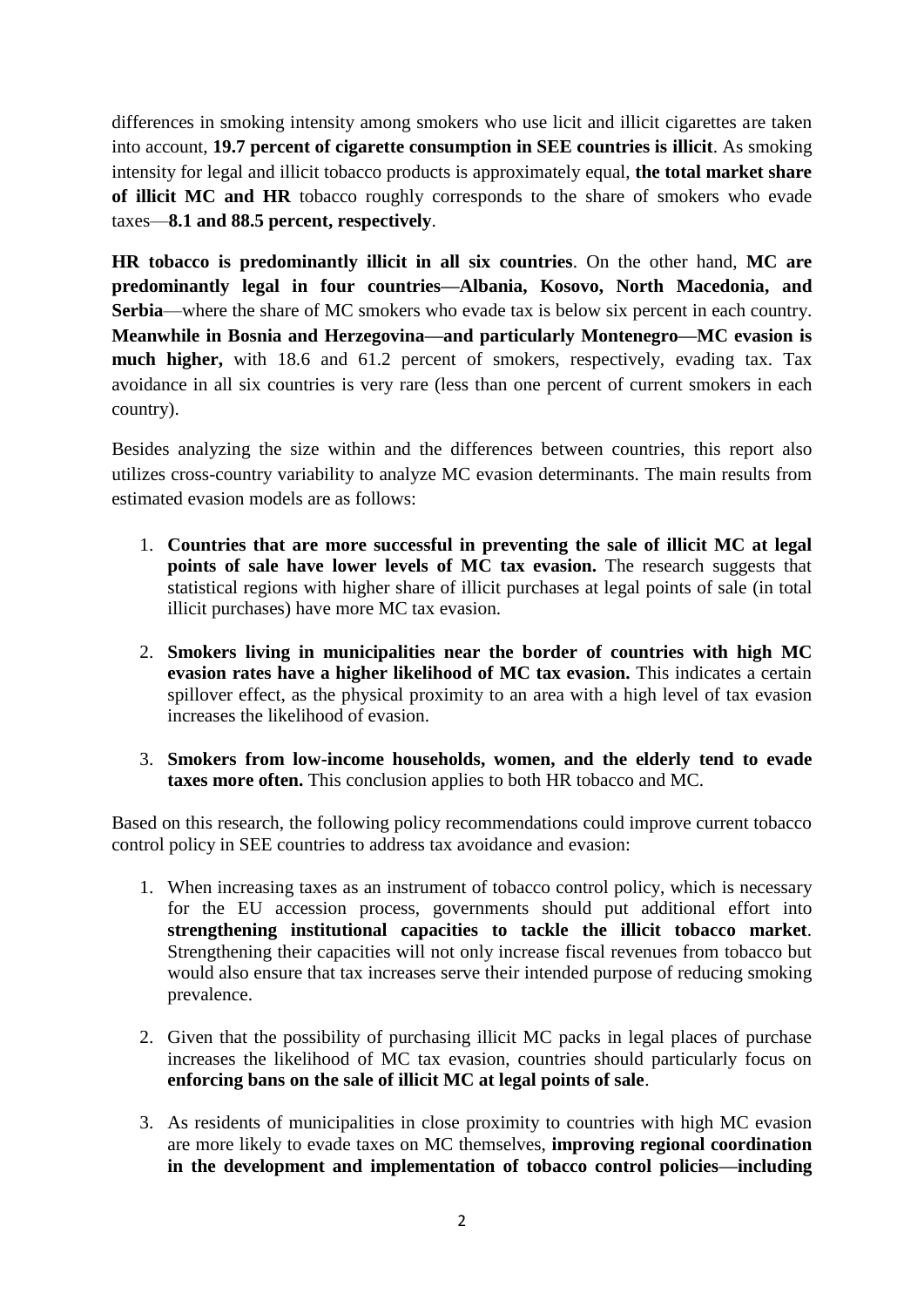**prevention of the illicit market**—is essential for reducing tax evasion in all SEE countries.

- 4. **All SEE countries should ratify and implement the FCTC Protocol to Eliminate Illicit Trade in Tobacco Products**. Albania, Bosnia and Herzegovina, and Kosovo should become Parties to the Protocol. Although North Macedonia has already signed the Protocol it has yet to become a Party, whereas Serbia and Montenegro in particular—as official Parties—need to invest more in efforts towards its strict implementation.
- 5. All SEE countries **should regulate and enforce excise tax stamp requirements on the HR tobacco market to a much higher degree**, as currently HR tobacco is predominantly illicit throughout the region. As the predominant place of purchase for HR tobacco is on the street or in open air or green markets, the governments should invest more efforts in **preventing unlicensed individuals selling HR tobacco products in these places and detecting the sources of illicit HR tobacco products**. In line with FCTC Protocol to Eliminate Illicit Trade in Tobacco, adoption of new measures to tackle illicit HR tobacco should also deal with other actors in the supply chain (growers, manufacturers, exporters/importers, and wholesalers).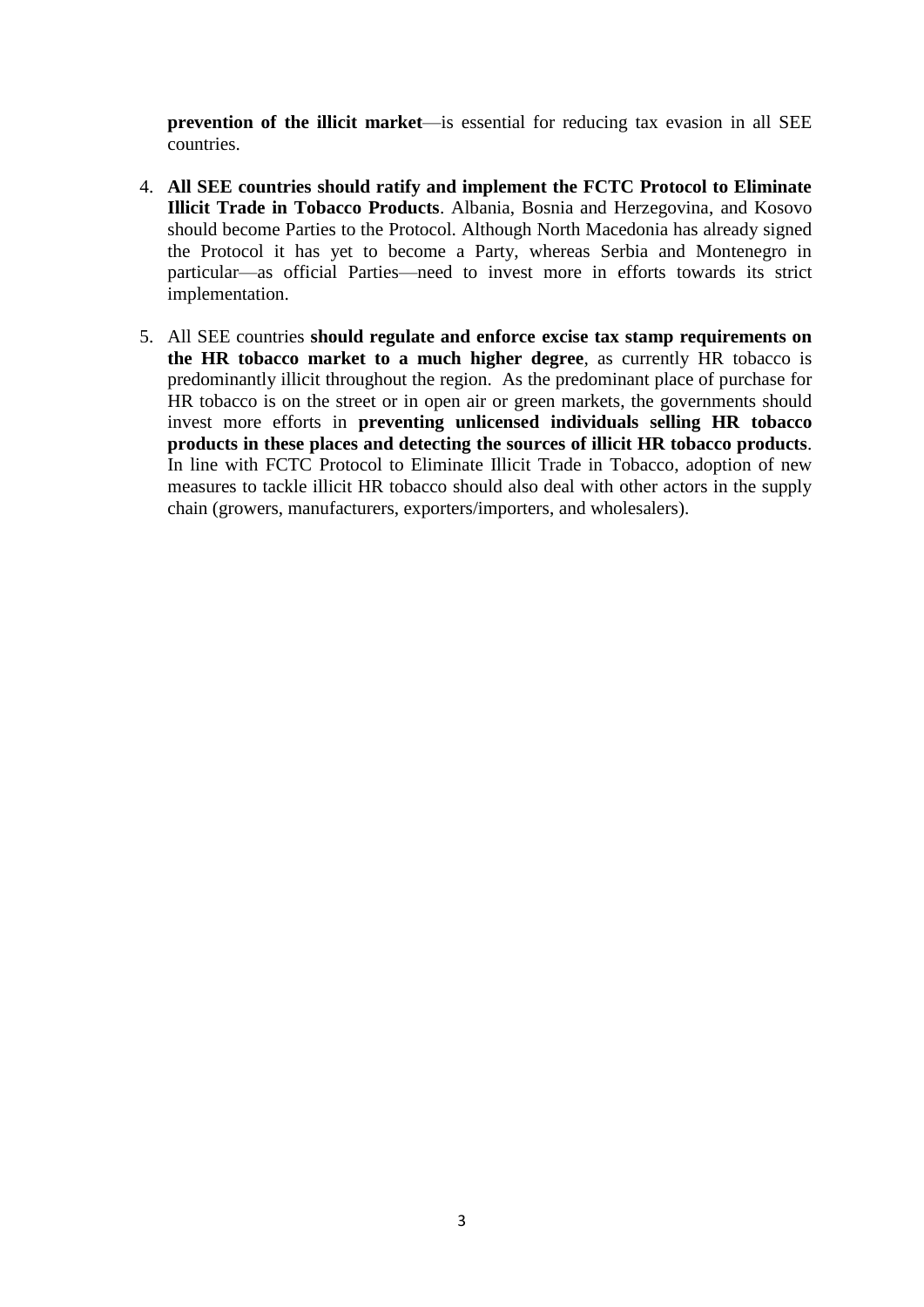# <span id="page-5-0"></span>**1. Introduction**

Tobacco tax avoidance and evasion are highly relevant policy issues in the Southeastern European (SEE) region for at least two reasons. Firstly, tax avoidance and evasion have numerous adverse implications for both public health and the economy. Joossens et al. (2010) estimated the illicit share of the global tobacco market of 11.6 percent and the annual global revenue loss to illicit tobacco of more than US\$ 40 billion. The second reason stems from industry claims that tax avoidance and evasion activities arise primarily as the consequences of tax increases and differences in tax rates between countries (Smith, K. E., et al. 2013), as opposed to institutional deficiencies and complex tax structures.

Independent research should test the industry's claims by providing evidence on the real determinants of tobacco tax evasion. Existing literature suggests—and this study confirms that there are many determinants of tax evasion other than tax policy, including tobacco products' affordability, corruption, and informal distribution networks (IARC, 2011).

Although technically legal, tax avoidance is also considered problematic as it diminishes the effects of tobacco control measures. However, the negative effects of tax avoidance are often much less problematic. Unlike with tax evasion, avoidance activities could only slightly reduce tax effectiveness. Moreover, data from this study provide no evidence of large-scale tax avoidance in the observed SEE countries.

Negative consequences of tobacco tax avoidance and evasion include decreases in government revenues; potentially higher risks for those who smoke illicit cigarette packs, since they usually do not present important information about the harmful effects of tobacco use (Joossens et al., 2014); and dilution of the tobacco taxation policy objective to make tobacco products less affordable (Guindon, 2014). Additionally, illicit tobacco products are often cheaper substitutes for legal ones, further diversifying the market supply. A welldesigned and effective tobacco control policy should include measures to tackle the sources of the illicit tobacco market.

Illicit tobacco has been incorporated into the World Health Organization Framework Convention on Tobacco Control (WHO FCTC, Article 15), that stipulates the elimination of all forms of illicit trade (WHO, 2004). Since 2018, illicit trade issues have also been incorporated into the WHO FCTC Protocol to Eliminate Illicit Trade in Tobacco Products (WHO, 2013a). The Protocol includes guidance on supply chain control, law enforcement, and international cooperation. It has been signed by 62 parties so far, including Serbia and Montenegro among the SEE countries. North Macedonia signed the Protocol but has not yet become a Party, whereas Albania, Bosnia and Herzegovina, and Kosovo have not yet signed on.

In the literature, tobacco tax evasion includes all illegal activities that result in evading payment of some or all tobacco taxes. It could be in the form of smuggling of tobacco products across borders when (some) taxes are paid in a lower tax jurisdiction or completely evaded. Another form of tax evasion is counterfeiting, when tobacco products are produced without the authorization of the trademark owner (Ross & Blecher, 2019). Large-scale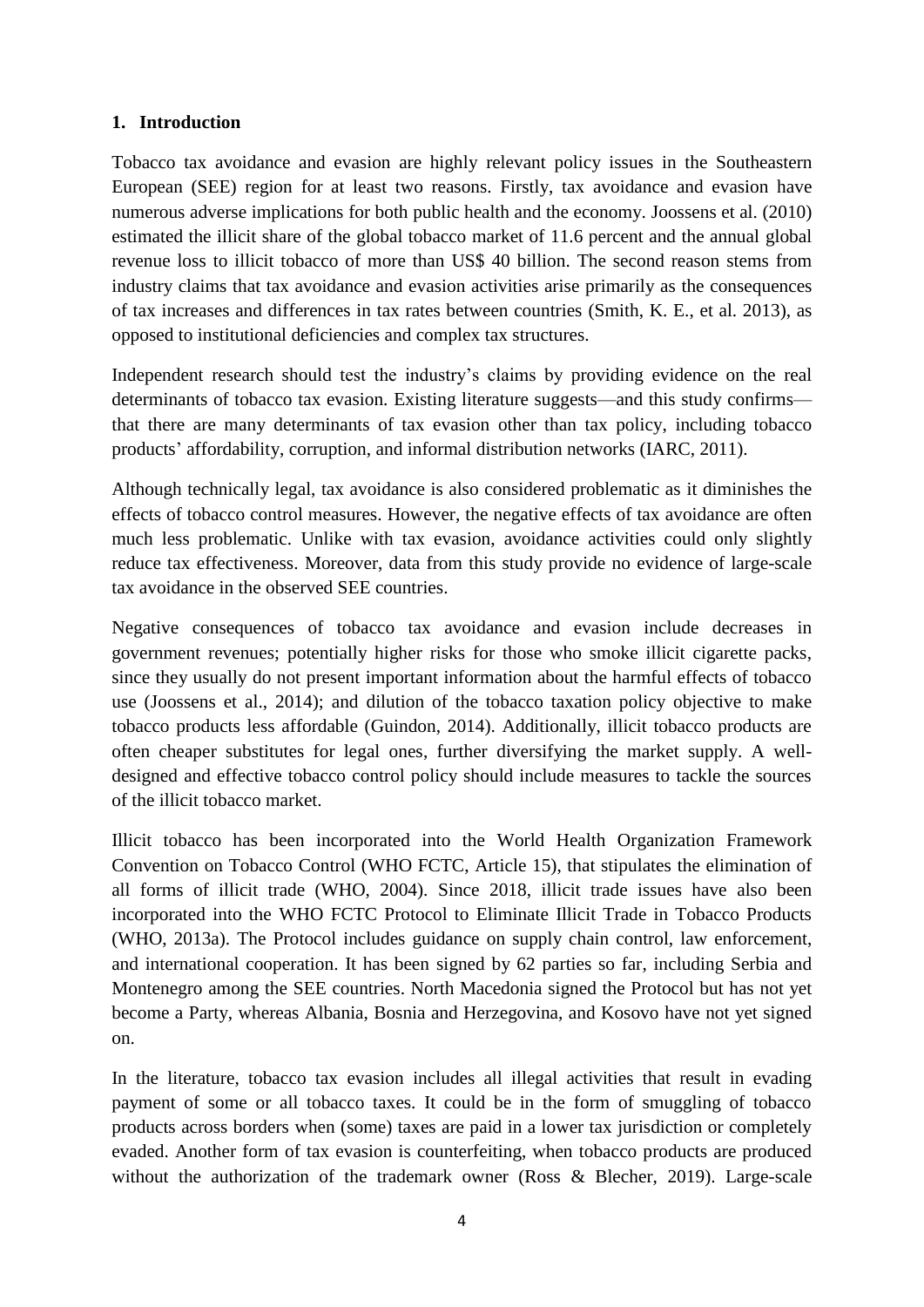evasion refers to smuggling that involves illegal transport over long distances, distribution, and sales of tobacco products. It is highly organized and related to criminal organizations (IARC, 2011). Small-scale evasion, usually called bootlegging, is often performed by individuals or small groups with an intention to profit through smuggling tobacco products from a tax jurisdiction with a lower tax to a jurisdiction with a higher tobacco tax rate. Tobacco tax avoidance refers to legal forms of avoiding taxes, often conducted by individuals. Tax avoidance activities include cross-border shopping, duty-free shopping, tourist shopping, internet, and other direct purchases (IARC, 2011).

Previous research indicates that increasing excise taxes is the single most effective tobacco control measure (Jha & Chaloupka, 2000; IARC, 2011; Chaloupka et al., 2011). Besides its effect on reducing demand, raising tobacco taxes has many other beneficial impacts documented in the literature including improvement of public health, increase of fiscal revenues, and addressing externalities by forcing tobacco consumers to contribute to the societal costs of tobacco use.

However, the tobacco industry is well aware that tax increases might also have an impact on their profitability. Therefore, the industry has developed many strategies to undermine the effects of raising taxes. One of the tactics often used by the industry involves overestimating the scale of the illicit tobacco market. Gallagher et al. (2018), for example, found that 31 out of 35 industry estimates were higher than independent estimates. By exaggerating the size of the illicit market, industry argues that tax evasion and avoidance are directly caused by tax increases, and their solution is advocating for the return to a lower tax (Ross et al., 2017). Some independent studies go even further, suggesting the industry is directly involved in illicit trade activities (Ross, 2018; Gilmore & Rowell, 2018). Independent research is, therefore, required for the objective estimation of the size and determinants of tax avoidance and evasion, with the ultimate aim of developing policies for the benefit of society.

Estimating the size of the illicit market and its determinants is of particular relevance for the SEE region. Firstly, all six SEE countries have a relatively high prevalence of tobacco use (Vladisavljević et al., 2020). Raising tobacco taxes is one of the measures that policy makers could use to deal with high prevalence, and it is also in line with WHO recommendations and the EU accession process. Taking into account experiences from other European countries the latest EU member states in particular—it is expected that raising taxes as a part of tobacco control reform will be attacked by opponents of tobacco taxes as an ineffective and harmful policy measure that stimulates tax evasion and reduces fiscal revenues (Mikulić & Butorac, 2020), as it was the case prior to adoption of the EU Tobacco Products Directive  $(2014/40/EU)^5$ . However, contrary to the arguments of the industry, global data show that illicit trade is higher in countries with a lower share of the tax margin, rather than in countries where tax is a high proportion of the price (Joossens et al., 2009).

Secondly, the SEE region has a rich history of illicit purchasing of tobacco products, particularly during the period of economic turmoil in the 1990s (Hajdinjak, 2002; Sorensen, 2003; Zaloshnja, 2010). In this regard, SEE residents are quite accustomed to black market

 5 <https://tobaccotactics.org/wiki/eu-tobacco-products-directive-revision/>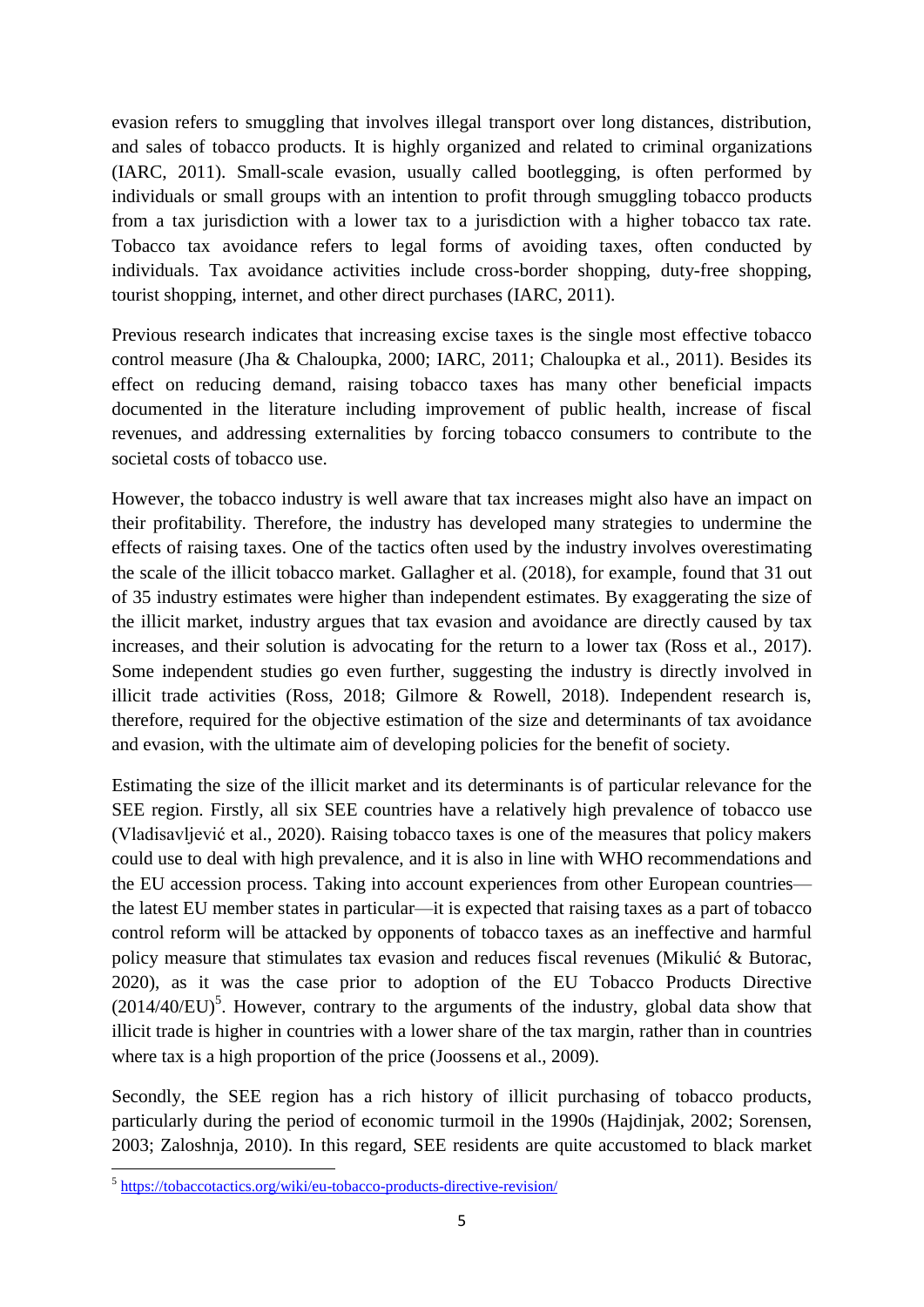purchase patterns and the channels of illicit trade. Thirdly, institutions and law enforcement that are crucial for the elimination of the illicit market in SEE countries are still underdeveloped (Richter & Wunsch, 2020; Simpson, 2020). Government authorities that are already not capable of controlling illicit trade may be reluctant to increase taxes out of a fear of rising tax evasion. Although public debate occasionally emerges over tobacco taxes and the illicit market in the region<sup>6</sup>, the lack of objective and independent research to inform these debates is evident, as most current research and estimates of tobacco evasion are presented and/or funded by the tobacco industry<sup>7</sup>.

Due to the illegal nature of activities associated with the illicit tobacco market, developing the methodology for measuring the size of the illicit tobacco market is quite challenging. Methodological approaches include direct observations of tobacco packs, comparison of sales and consumption databases, surveys, econometric modeling, expert opinions, and trade monitoring (NCI & WHO, 2016). The next paragraphs summarize results of the independent (non-industry funded) studies which used credible and rigorous research methodologies also being an important basis when developing research approach applied within this research.

Joossens et al. (2014) conducted the largest independent study on illicit trade in Europe, based on Pricing Policies and Control of Tobacco in Europe (PPACTE) data for 18 European countries.<sup>8</sup> They found no evidence to support a relationship between the price of tobacco products and the size of the illicit market. In fact, their findings indicate that the share of illicit trade is likely to be higher in countries where the prices are lower. In 2014, they estimated the level of illicit trade in Europe as below seven percent on average, varying significantly between countries, and with the larger share belonging to countries with a land or sea border with Ukraine, the Russian Federation, Moldova, or Belarus (Jossens et al., 2014).

Global Adult Tobacco Surveys (GATS) from Turkey, Romania, Greece, the Russian Federation, and Ukraine present findings on the source of cigarette purchases and the absence of tax stamps on cigarettes as an indicator of illicit trade. These surveys demonstrate that the lack of a health warning and tax stamp is a reliable indicator of illicit trade as well as street vendors as the place of purchase (WHO, 2012; WHO, 2013b; WHO, 2014; WHO, 2017; WHO, 2018). Stoklosa and Ross (2014) applied two observational methods (collection of packs shown by tobacco users and collection of packs discarded on the street) to estimate the share of non-taxed cigarettes in Poland. They found the illicit share of the tobacco market to be 14.6 percent and 15.6 percent, respectively—significantly lower than industry estimates amounting to 22.9 percent of the market. Their findings support the thesis that the industry tends to overestimate the size of tax evasion. The United Kingdom's experience also confirms that raising tobacco taxes does not have to be followed by an increase in tax evasion (Langley et al., 2019): the share of the illicit market in the UK decreased from 30.9 percent in

 6 https://balkaninsight.com/2019/05/30/cigarette-smugglers-find-safe-harbour-in-montenegro-again/ <sup>7</sup> [https://www.stopillegal.com/blog/detail/balkan-smugg-report-shows-there-s-no-room-for-complacency-over](https://www.stopillegal.com/blog/detail/balkan-smugg-report-shows-there-s-no-room-for-complacency-over-illicit-trade-in-the-region)[illicit-trade-in-the-region](https://www.stopillegal.com/blog/detail/balkan-smugg-report-shows-there-s-no-room-for-complacency-over-illicit-trade-in-the-region)

 $8$  Joossens et al. (2010) estimated the global share of the illicit tobacco market at 11.6 percent and the annual revenue lost at more than US\$ 40 billion.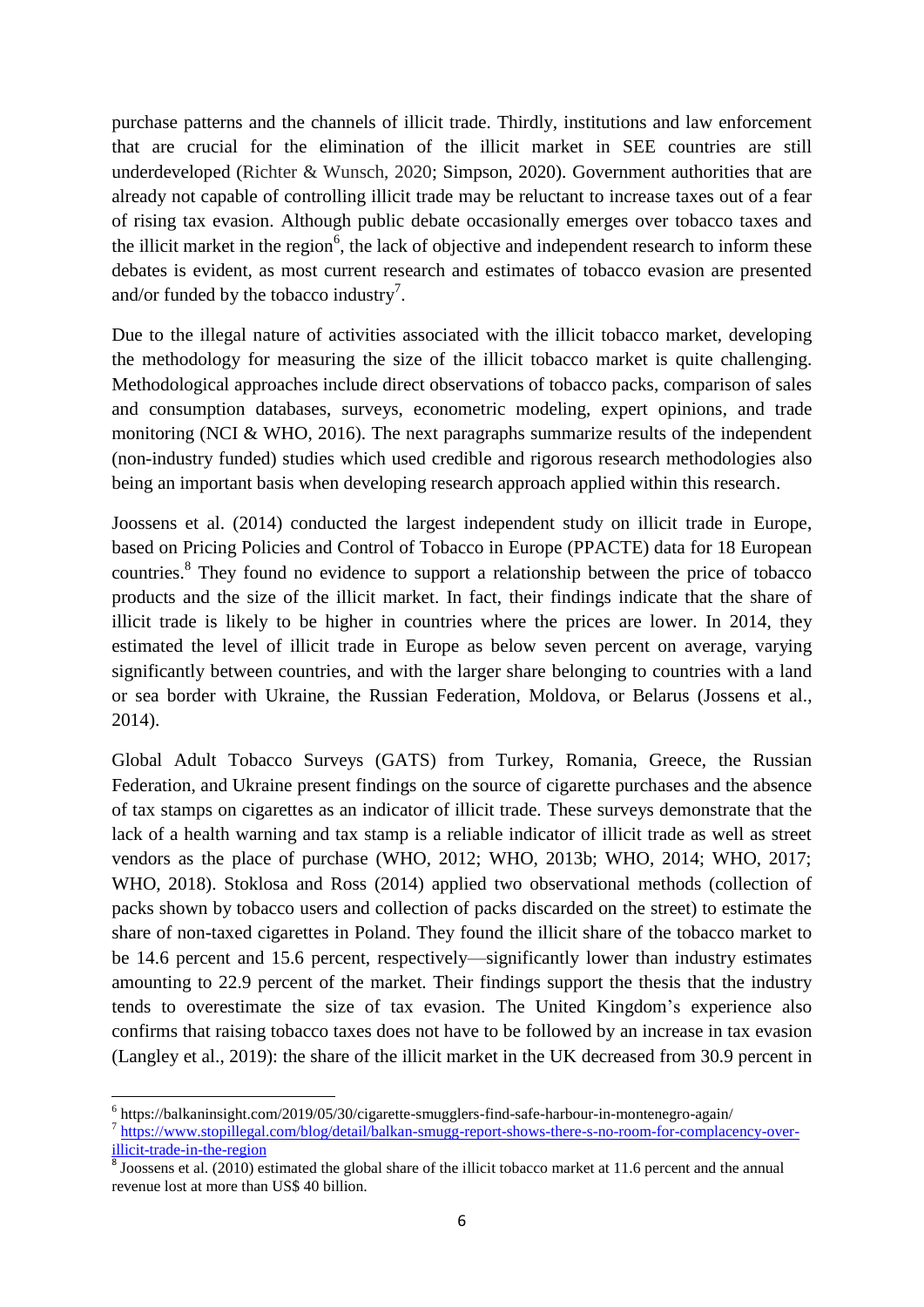2000 to 21 percent in 2010, despite recorded tobacco tax increases (derived from UK Government reports: Measuring Tax Gaps  $2000-2010^9$ , as cited in Ross & Blecher, 2019).

This study aims to provide independent and objective evidence on the size and sources of the illicit tobacco market in the SEE region by analyzing tobacco tax evasion<sup>10</sup> for the two products with the highest prevalence in the SEE region: manufactured cigarettes (MC) and hand-rolled (HR) tobacco. The study uses Survey on Tobacco Consumption in Southeastern Europe (STC-SEE) data collected during September and October 2019 in six SEE countries—Albania, Bosnia and Herzegovina, Kosovo, Montenegro, North Macedonia, and Serbia—as part of the project titled "Accelerating Progress on Effective Tobacco Tax Policies in Low- and Middle-Income Countries". The survey includes nationally representative samples of adults (18–85 years old) in each country. Tax evasion is identified based on information from the respondent's last-purchased tobacco pack and questions related to its price, tax stamp, health warning, and place of purchase.

According to STC-SEE data, 20.4 percent of all smokers in SEE countries evade taxes. Tax evasion is much more likely among HR smokers, at 86.7 percent, and it varies relatively little across countries. Research also indicates that illicit HR is predominantly sold on the streets or in open air or green markets, in 92 percent of the cases.

On the other hand, only 8.6 percent of MC smokers evade taxes, with striking differences between countries in the share of smokers who evade taxes. In Montenegro, the share of MC smokers who evade taxes is 61.2 percent, which is more than three times higher than the country with the second-highest share, Bosnia and Herzegovina, at 18.6 percent. In all other countries—Albania, Kosovo, North Macedonia, and Serbia—the share of MC smokers who evade is below six percent. Tax avoidance in all SEE countries is very rare (less than one percent in each of the countries).

In order to analyze the determinants behind these striking country differences in tobacco tax evasion, a tax evasion model was formulated utilizing the variation in tax evasion, prices and other measurable institutional factors across statistical regions (s-regions).<sup>11</sup> The model suggests that tobacco tax evasion is higher in the s-regions where the share of non-street illicit purchases of MC (total illicit MC purchases) is higher, as well as in municipalities in close proximity to borders with countries that have high evasion rates. Additionally, the results suggest that smokers from low-income households, women, and the elderly tend to evade tobacco taxes more.

<sup>&</sup>lt;sup>9</sup> <https://www.gov.uk/government/statistics/measuring-tax-gaps>

<sup>&</sup>lt;sup>10</sup> Since STC-SEE only identified 1 percent of smokers as avoiding taxes, this analysis focuses only on tax evasion.

 $11$  Since the data on regions in STC-SEE are available at different levels of aggregation (NUTS 2 or other region levels, specific to each country), for the purpose of this research they are reorganized into 23 s-regions approximately equal in sample size. These regions are Albania (North Albania, Central Albania, South Albania); Bosnia and Herzegovina (BiH) (Brcko, Northeast Republika Sprska, West Republika Sprska, North FBIH, South FBIH); Kosovo (East Kosovo, West Kosovo); Montenegro (North MNE, Central MNE, South MNE); North Macedonia (West NM, East NM, Skopje, Vardar); Serbia (West Vojvodina, East Vojvodina, Belgrade, West Serbia, Central Serbia, and Southeast Serbia).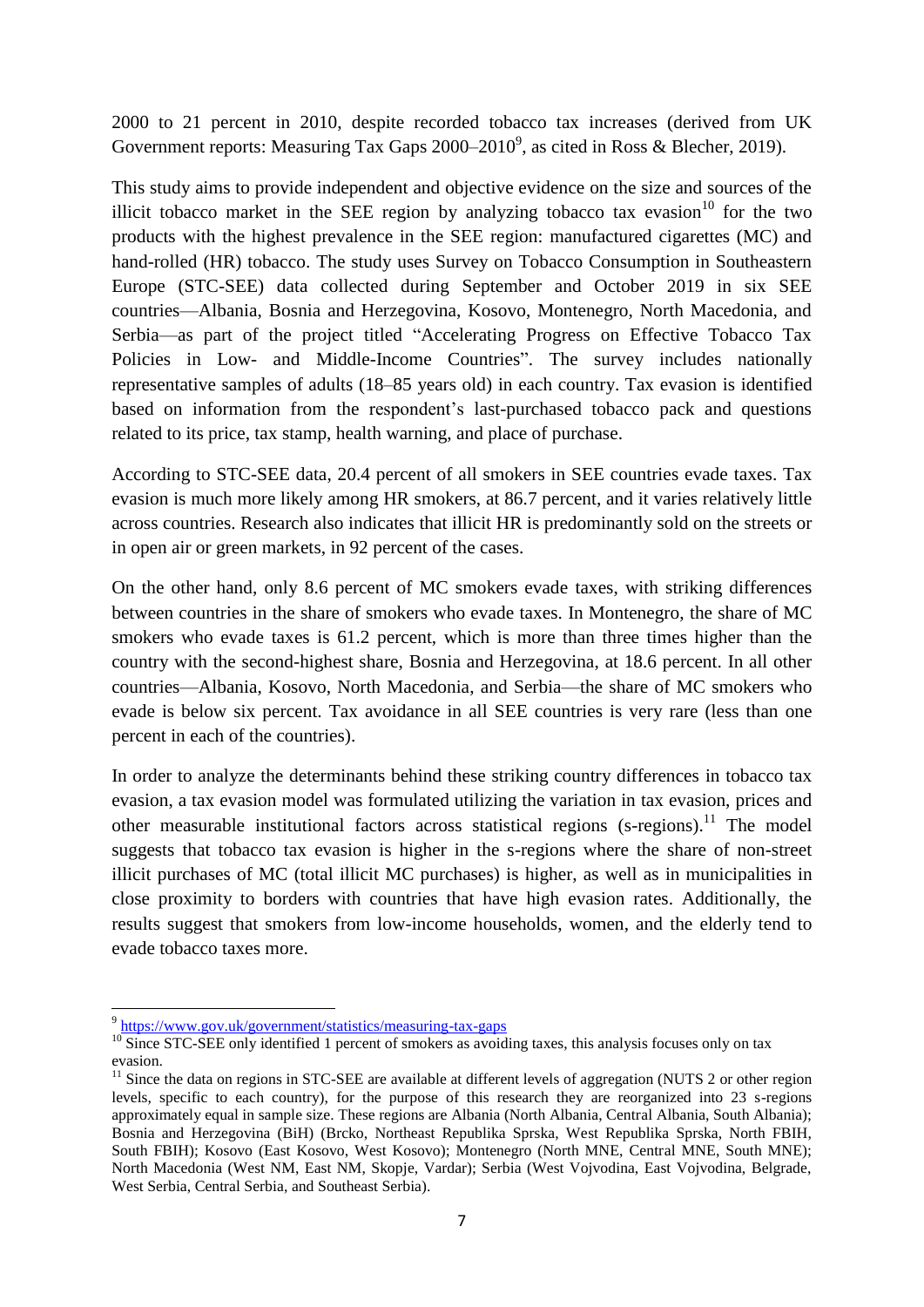This report is structured as follows. After this introduction, the second section describes the data sources and explains the construction of the main variables: tax evasion and avoidance. The third section provides descriptive statistics including the main indicators of illicit markets in the SEE region and a discussion of potential determinants of tax evasion, while the methodology of the tax evasion modeling is explained in the fourth section. The fifth section discusses the main results of the analysis, whereas the sixth and seventh sections present conclusions and recommendations for policy makers.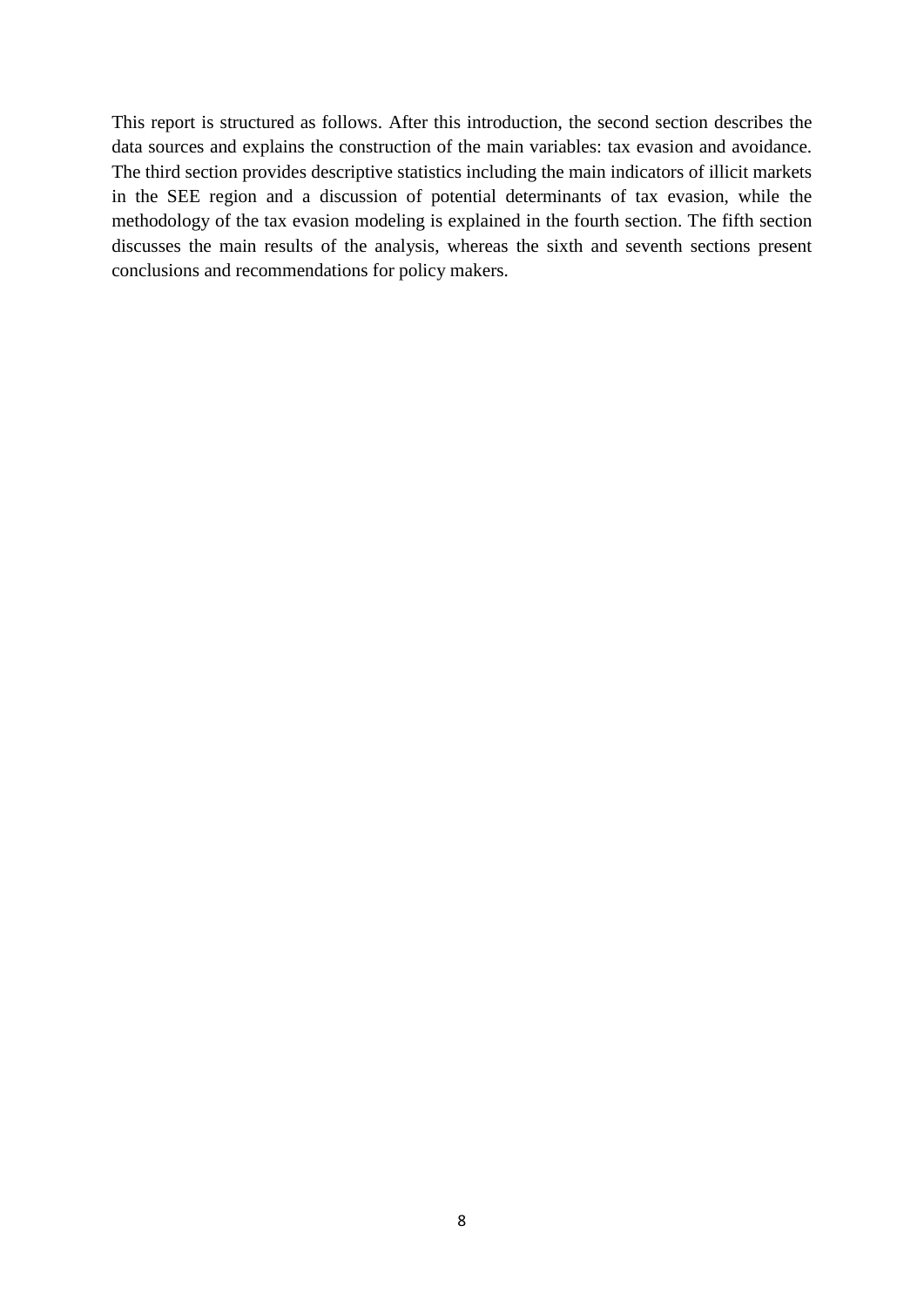#### <span id="page-10-0"></span>**2. Data and Definitions of Main Variables: Evasion and Avoidance**

This study uses a unique data set from the STC-SEE, which was conducted in 2019, utilizing the same questionnaire in all countries surveyed. The sample size was 1,000 respondents per country, with the exception of Serbia where  $2,000$  respondents were interviewed.<sup>12</sup> Along with detailed information on tobacco consumption, tax stamps, health warnings, prices of cigarettes, and places of purchase, STC-SEE provides photographs of the last-purchased cigarette/tobacco pack, as well as specific sociodemographic characteristics of the respondents. 13

In this research, tax evasion is defined in accordance with the rule that the pack is illicit if it has at least one of the following four characteristics (Joossens et al., 2014): 1) purchased from an illicit source, 2) without the appropriate health warnings, 3) without the appropriate tax stamp, or 4) purchased at a price lower than 70 percent of the lowest price.<sup>14</sup> Tax avoidance is defined as a pack purchased from authorized sellers but at a discounted price.<sup>15</sup> As legal definitions of tax evasion and avoidance can be different in different SEE countries, researchers from each country<sup>16</sup> were in charge of the definition of the tax evasion and avoidance variables. The observational method was applied in all countries; numerators took pictures of the last-purchased tobacco pack shown by tobacco users and recorded data on tax stamps, health warnings, place of purchase, and reported price per pack.<sup>17</sup>

In order to estimate the potential effect on tax evasion of being in close proximity to a neighboring country with lower prices or higher tax evasion rates, driving distances between each municipality in the country and all bordering countries (border crossings nearest to the municipality) were collected via Google Maps.

<sup>&</sup>lt;sup>12</sup> Data collection was coordinated by Deep Dive – a private, independent, full-service social and market research consulting firm. Deep Dive is an ESOMAR (European Society for Opinion and Marketing Research) member.

 $<sup>13</sup>$  Detailed information on the survey sampling and other technical details can be found in Vladisavljević et al.</sup> (2020).

 $14$  For hand-rolled tobacco the price of the cigarette pack was not available; therefore the definition of tax evasion was based only on the first three criteria.

<sup>&</sup>lt;sup>15</sup> For a precise definition of tax evasion and tax avoidance see individual country reports available at: [http://tobaccotaxation.org/.](http://tobaccotaxation.org/)

 $\frac{16}{16}$  The authors of this report are grateful to the researchers from University of Banja Luka, Entrepreneurship and Technology Transfer Center, Banja Luka, Bosnia and Herzegovina; Analytica, Skopje, North Macedonia; Development Solutions Associates, Tirana, Albania; Democracy Plus, Prishtina, Kosovo; and The Institute of Socioeconomic Analysis, Podgorica, Montenegro for providing the definitions of the tax evasion and avoidance variables, as well as for the variable describing the distances between municipalities and bordering countries.

<sup>&</sup>lt;sup>17</sup> If the respondent was not able to show the last pack purchased, she/he was asked to recall the pack and provide information on the tax stamp and health warnings.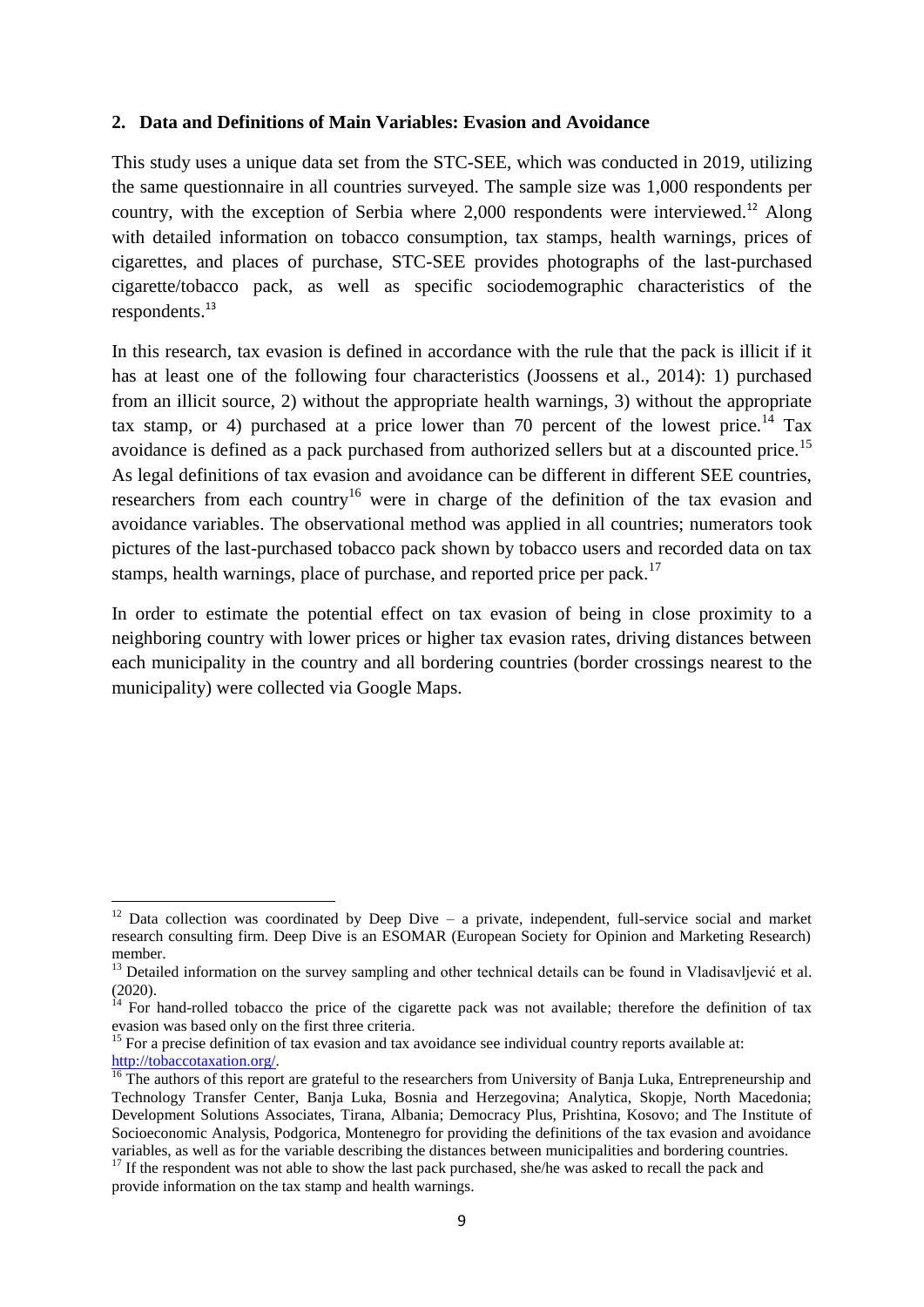# <span id="page-11-0"></span>**3. Descriptive Statistics**

# <span id="page-11-1"></span>3.1. *Consumption of HR and MC and illicit trade*

Table 3.1 presents total smoking prevalence and prevalence of MC and HR use, as well as the share of users of both tobacco products who purchase their products illicitly. Overall, North Macedonia has the highest smoking prevalence rate of all SEE countries, at 48.9 percent, while prevalence is the lowest in Albania, at 24.7 percent (Column 5). Since in all SEE countries smokers predominantly use MC, the sample for the estimation of MC tax evasion is much larger than for HR evasion.

The data in Column 2 of Table 3.1 suggest that there are striking differences across the SEE region in the share of MC users who purchase their products illicitly in each country. The share of MC tax evasion is highest in Montenegro (61.2 percent), where it is three times as high as the next highest share in Bosnia and Herzegovina (18.6 percent). In other countries MC tax evasion is relatively low—below 6 percent—the lowest being in North Macedonia at 1.9 percent. On average, the share of MC users who purchase their products illicitly in the SEE region stands at 8.6 percent, mainly due to high tax evasion in Montenegro and Bosnia and Herzegovina.

|                           | cigarettes            | Manufactured                                                                     |           | Hand-rolled tobacco                | Total                              | Total tax             |  |
|---------------------------|-----------------------|----------------------------------------------------------------------------------|-----------|------------------------------------|------------------------------------|-----------------------|--|
| Country                   | Smoking<br>prevalence | Tax<br><b>Tax</b><br>Smoking<br>evasion<br>prevalence<br>prevalence <sup>1</sup> |           | evasion<br>prevalence <sup>1</sup> | smoking<br>prevalence <sup>5</sup> | evasion<br>prevalence |  |
|                           |                       | (2)                                                                              | (3)       | (4)                                | (5)                                | (6)                   |  |
| Albania                   | 19.8                  | 5.2                                                                              | 6.0       | 69.2                               | 24.7                               | 19.4                  |  |
| Bosnia and<br>Herzegovina | 33.9                  | 18.6                                                                             | 9.7       | 93.3                               | 41.9                               | 35.3                  |  |
| Kosovo                    | 35.6                  | 4.2                                                                              | 1.4       | $79.3^2$                           | 36.7                               | 7.1                   |  |
| Montenegro                | 38.8                  | 61.2                                                                             | 2.9       | $100^2$                            | 41.0                               | 62.6                  |  |
| North Macedonia           | 44.5                  | 1.9                                                                              | 6.1       | 86.7                               | 48.9                               | 12.3                  |  |
| Serbia                    | 32.8                  | 2.6                                                                              | 6.3       | 88.2                               | 37.4                               | 14.8                  |  |
| SEE region                | $32.8^3$              | $8.6^4$                                                                          | $6.3^{3}$ | $86.7^{4}$                         | $37.6^3$                           | $20.4^4$              |  |

**Table 3.1** Prevalence of smoking and share of smokers evading taxes (MC, HR, and total, in percent)

<sup>1</sup> Represents the percentage of smokes who evade tax on cigarettes

<sup>2</sup> Estimates are not reliable due to a small sample size  $(n<15)$ .

 $3$  The average prevalence rate for the region is calculated as the number of smokers (MC + HR, based on national prevalence rates) divided by the total number of persons living in the SEE region.

<sup>4</sup> The average share of smokers who evade taxes for the region is calculated as the total number of smokers who evade in the SEE region (based on national tax evasion shares) divided by the total number of smokers in the SEE region.

<sup>5</sup> The sum of MC and HR prevalence does not add up to total prevalence, as some smokers use both products. Source: Authors' calculations based on the STC-SEE data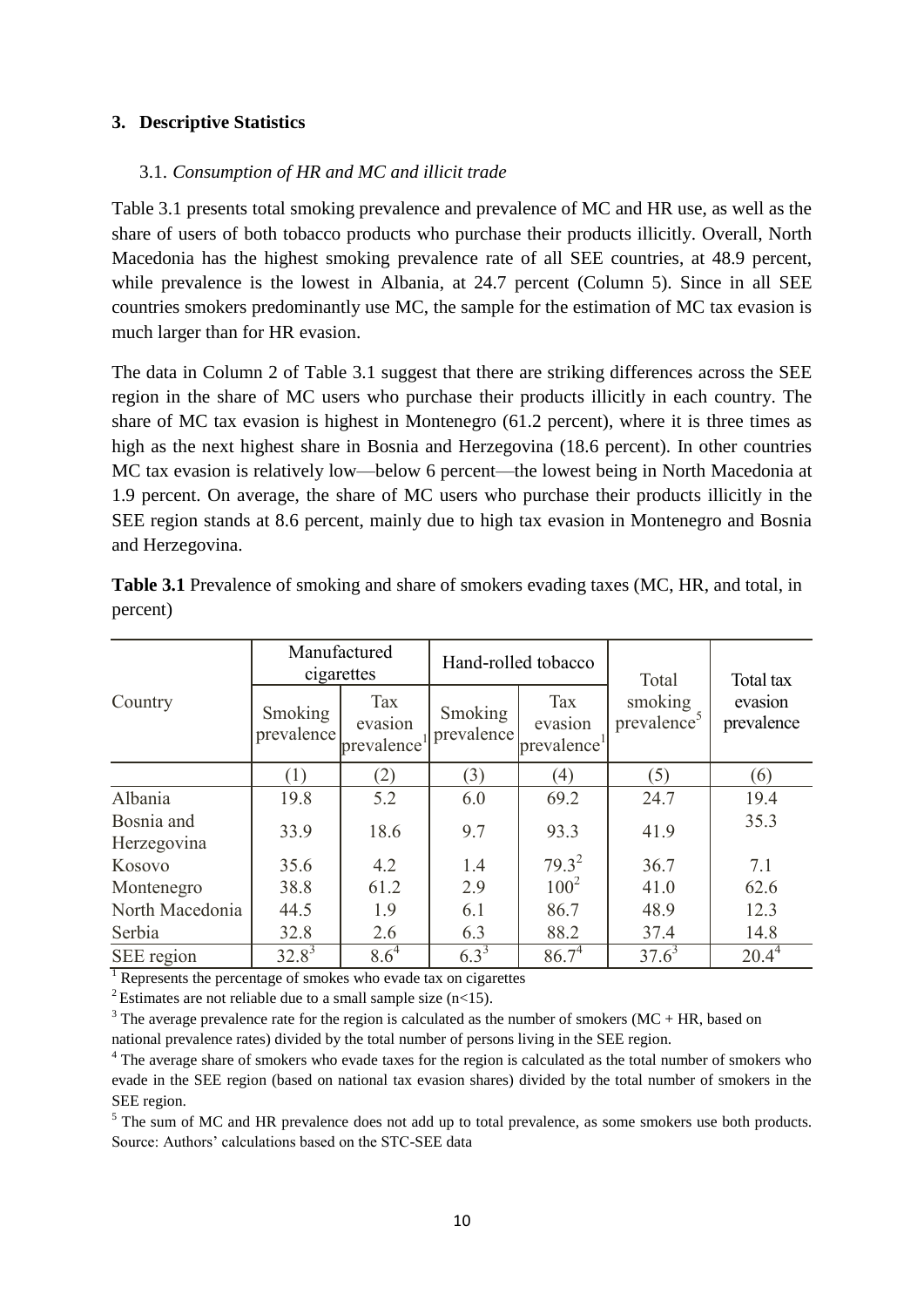On the other hand, HR tobacco tax evasion is very high in all countries (Column 4, Table 3.1). The share of HR users who evade taxes is the lowest in Albania (about 69.2 percent), while in all other countries the rate of tax evasion is higher than 80 percent. HR tobacco tax evasion is the highest in Montenegro, where all registered HR users are tax evaders (knowingly or unknowingly); however, due to the small sample size of HR users in Montenegro (13) this estimate is not reliable. In total, for both products, the average share of smokers who evade taxes in the SEE region amounts to 20.4 percent (Column 6), with the share being the lowest in Kosovo and the highest in Montenegro.

The share of users who avoid taxes is less than one percent for both products, with a total of 14 cases of MC tax avoidance and one case of HR tax avoidance in all six countries.<sup>18</sup>

In order to assess the overall size of evasion, besides the share of smokers evading taxes, smoking intensity, or how much smokers smoke, also must be taken into account. Table 3.2 indicates that smokers of legal and illicit tobacco products generally do not differ in the intensity of their smoking (Columns 1, 2, 4 and 5). Therefore, tax evasion rates (Columns 3 and 6), calculated as the ratio between the number of illicit cigarettes smoked and the total number of cigarettes smoked, roughly correspond to the share of smokers who evade taxes from Table 3.1.

|                           | Average number of<br>MC smoked per day |          | <b>MC</b><br>evasion           | Average number of<br>HR smoked per day |          | <b>HR</b><br>evasion           | Total<br>evasion             |
|---------------------------|----------------------------------------|----------|--------------------------------|----------------------------------------|----------|--------------------------------|------------------------------|
|                           | legal                                  | illicit  | rate <sup>2</sup><br>(percent) | legal                                  | illicit  | rate <sup>2</sup><br>(percent) | $\text{rate}^2$<br>(percent) |
|                           | (1)                                    | (2)      | (3)                            | (4)                                    | (5)      | (6)                            | (7)                          |
| Albania                   | 15.1                                   | 10.9     | 3.8                            | 16.3                                   | 19.2     | 72.6                           | 22.4                         |
| Bosnia and<br>Herzegovina | 14.6                                   | 14.1     | 18.1                           | $8.7^{1}$                              | 12.8     | 95.4                           | 33.4                         |
| Kosovo                    | 20.8                                   | 19.6     | 3.9                            | $5.0^{1}$                              | $18.6^1$ | 93.4                           | 6.5                          |
| Montenegro                | 21.4                                   | 18.6     | 57.7                           | 0.0                                    | 20.0     | 100.0                          | 60.7                         |
| North Macedonia           | 14.8                                   | $10.4^1$ | 1.3                            | $10.1^1$                               | 11.6     | 88.2                           | 9.7                          |
| Serbia                    | 17.3                                   | 15.9     | 2.4                            | 11.9                                   | 15.6     | 90.7                           | 15.2                         |
| SEE region                | $16.6^3$                               | $15.6^3$ | 8.1                            | $11.3^{3}$                             | $14.9^3$ | 88.5                           | 19.7                         |

**Table 3.2.** Smoking intensity of legal and illicit tobacco products and tax evasion rates (MC, HR, and total)

 $^{-1}$  Estimates are not reliable due to a small sample size (fewer than 10 observations).

 $2$  Evasion rate (MC, HR, and total) is defined as the ratio between the number of illicit cigarettes smoked (average number of illicit cigarettes smoked multiplied by the number of smokers who evade taxes) and the total number of cigarettes smoked (average number of cigarettes smoked multiplied by the total number of smokers).

<sup>3</sup> The average number of cigarettes smoked in the SEE region for each column is obtained by calculating the total number of cigarettes smoked (for that type of product and tax evasion status) divided by the total number of smokers in the SEE region (for that type of product and tax evasion status).

Source: Authors' calculations based on the STC-SEE data

 $18$  Due to the small sample, tax avoidance will not be analyzed in detail.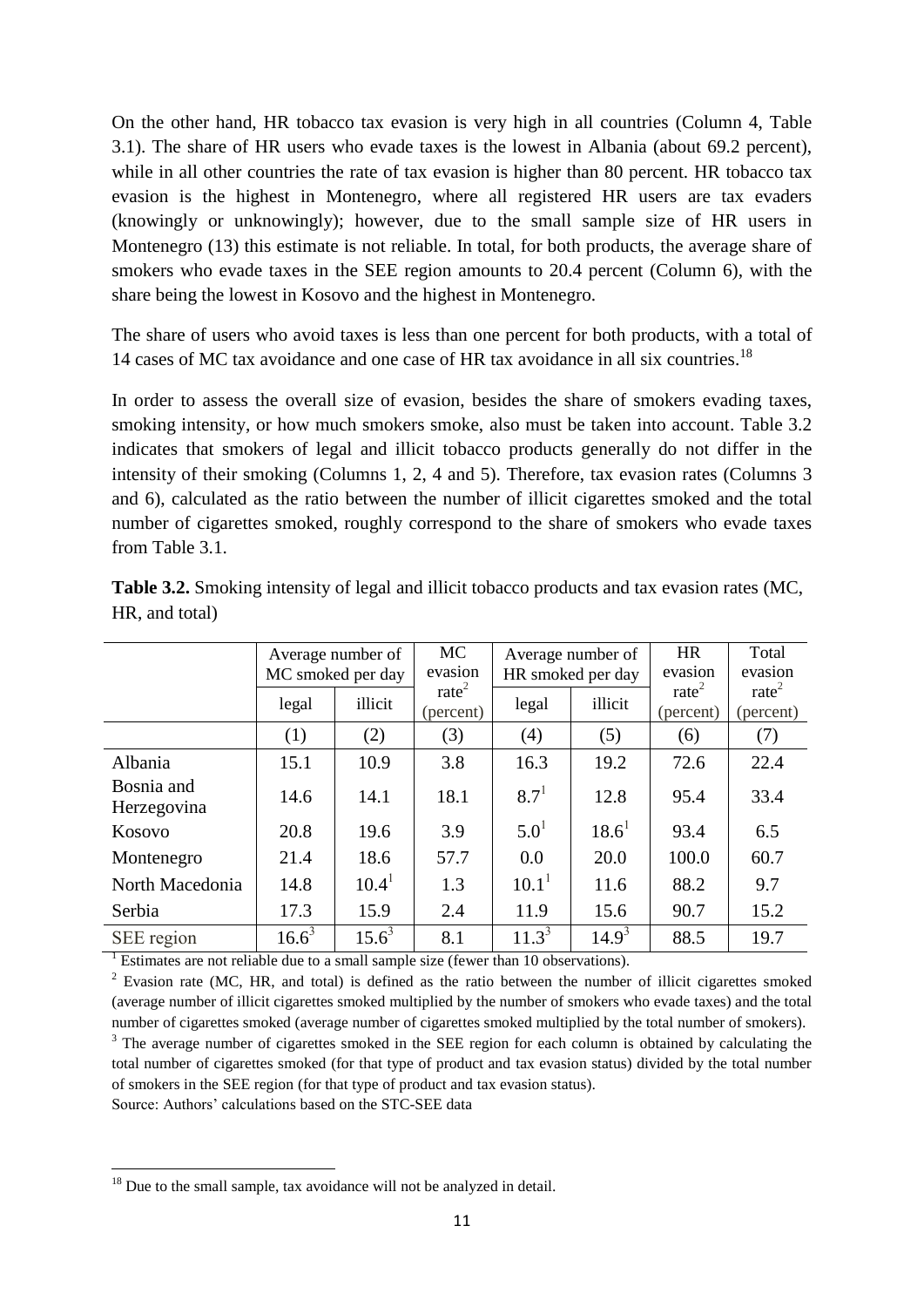The MC tax evasion rate is the highest in Montenegro, at 57.7 percent, and Bosnia and Herzegovina, at 18.1 percent, while in other countries the rate is low, below four percent (Column 3). The average MC tax evasion rate for SEE countries is 8.1 percent. On the other hand, HR tobacco is predominantly illicit in all SEE countries, with an average HR tax evasion rate of about 88.5 percent (Column 6). The overall  $(MC + HR)$  tax evasion rate for the SEE region is 19.7 percent, ranging from 6.5 percent in Kosovo to 60.7 percent in Montenegro (Column 7).

#### <span id="page-13-0"></span>3.2. *Tax evasion in SEE countries and other country characteristics*

As mentioned above, possible determinants of tobacco tax evasion include high prices of legal cigarettes, border proximity, and country or regional differences in applying tobacco tax regulations, as well as income and other sociodemographic characteristics. In this section these relationships are investigated in a descriptive fashion, while in Section 5 the independent effect of these variables is estimated in a regression model.

|                           | <b>MC</b><br>smokers | <b>HR</b><br>smokers           | MC market prices<br>$(in \in, 2019)$ |                             | Average prices from STC-SEE<br>$(in \in, 2019)^2$ |                            |                  |
|---------------------------|----------------------|--------------------------------|--------------------------------------|-----------------------------|---------------------------------------------------|----------------------------|------------------|
| Country                   | (% )                 | who evade who evade<br>$(\% )$ | brand                                | Cheapest Most-sold<br>brand | Legal<br>MC <sup>3</sup>                          | Illicit<br>MC <sup>3</sup> | HR <sup>4</sup>  |
|                           | (1)                  | (2)                            | (3)                                  | (4)                         | (5)                                               | (6)                        | (7)              |
| Albania                   | 5.2                  | 69.2                           | 1.6                                  | 1.9                         | 2.1                                               | 1.9 <sup>1</sup>           | 0.9              |
| Bosnia and<br>Herzegovina | 18.6                 | 93.3                           | 2.3                                  | 2.4                         | 2.7                                               | 1.7                        | 1.0              |
| Kosovo                    | 4.2                  | 79.3 <sup>1</sup>              | 1.7                                  | 2.1                         | 2.0                                               | 1.7                        | 0.9 <sup>1</sup> |
| Montenegro                | 61.2                 | 100.0 <sup>1</sup>             | 1.9                                  | 2.3                         | 2.5                                               | 1.5                        | $0.6^1$          |
| North Macedonia           | 1.9                  | 86.7                           | 1.3                                  | 1.5                         | 1.5                                               | $1.4^{1}$                  | 1.1              |
| Serbia                    | 2.6                  | 88.2                           | 1.7                                  | 2.1                         | 2.3                                               | $1.7^{1}$                  | 1.0              |

**Table 3.3** Prices of legal vs. illicit MC and HR, and prevalence of tax evasion in the SEE region

<sup>1</sup> Estimates are not reliable due to a small sample size.

<sup>2</sup> Simple average

<sup>3</sup> Self-reported price of the last pack purchased.

<sup>4</sup> Calculated as a median unit value for 20 HR cigarettes. Unit value is a ratio between total weekly expenditure on HR and weekly consumption of HR cigarettes.

Sources: Market prices: Albania – WHO Report on the Global Tobacco Epidemic (2019); B&H – Indirect Taxation Authority of Bosnia and Herzegovina; Kosovo – Agency of Statistics reports; Montenegro – Tobacco Agency of Montenegro; North Macedonia – Customs administration (not publicly available, obtained following a request); Serbia – Official Gazette of the Republic of Serbia (No27/2019 and 66/2019). Other data: Authors' calculations based on the STC-SEE data.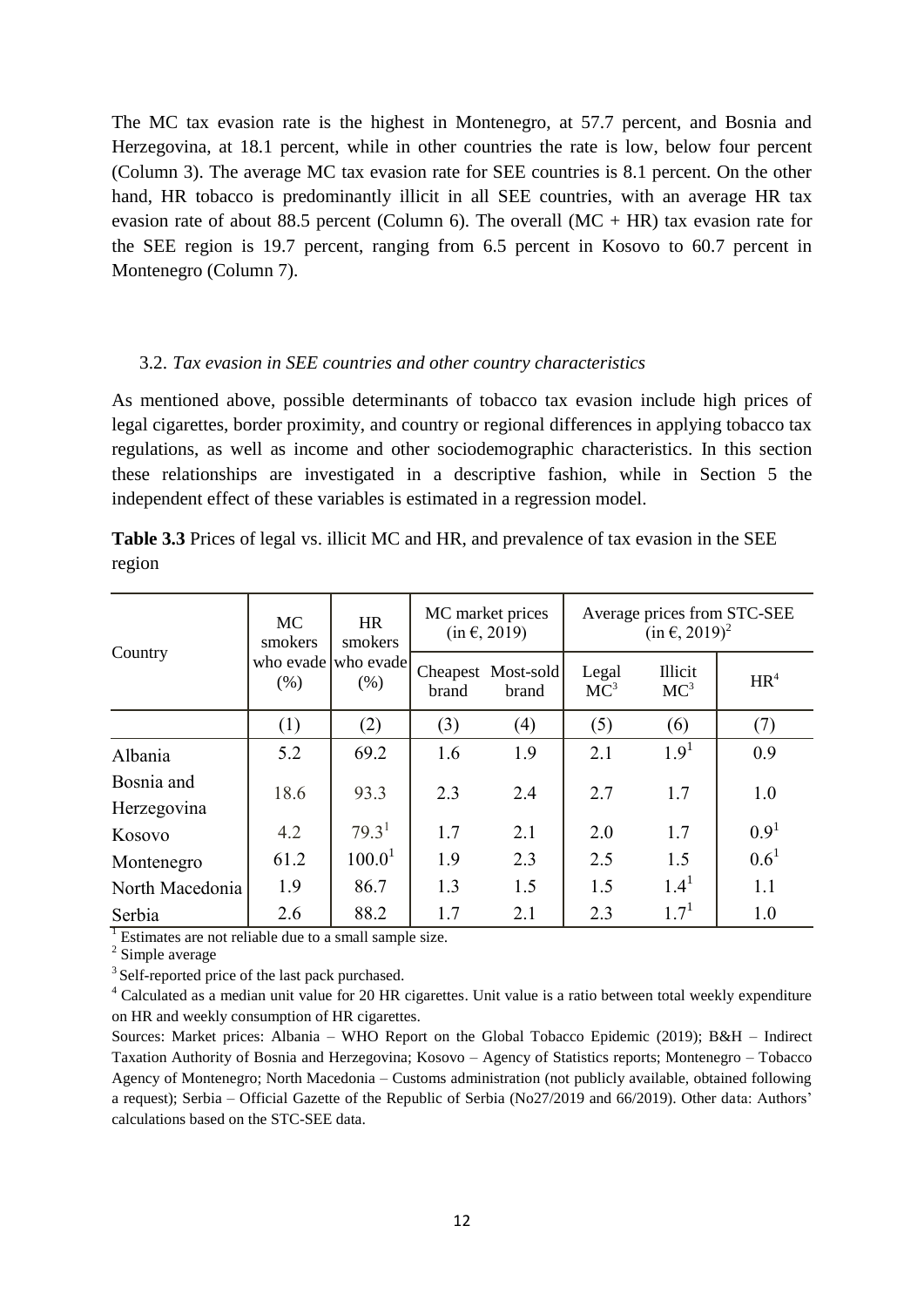Table 3.3 presents shares of MC and HR smokers who evade taxes compared to the average prices of different tobacco products. According to both market and survey data, the most expensive MC purchased legally are in Bosnia and Herzegovina and Montenegro (Columns 3, 4 and 5). The prices of legal cigarettes are slightly lower in Serbia than in Kosovo or Albania, while the cheapest MC in the region are in North Macedonia. This suggests that in countries in which MC evasion is the highest cigarettes prices are also the highest. On the other hand, the differences in the average prices of illicit cigarettes are less pronounced and less reliably measured, as in three countries the average is based on fewer than 15 observations. Country-level HR prices<sup>19</sup> are also very similar in magnitude across the region, at least in the countries where they can be reliably measured (Column 7). Therefore, the only reliably measured and salient difference between the countries is in the prices of legal cigarettes, and this variable will be used in the model in Section 5.

Table 3.4 presents the differences in tobacco tax evasion between municipalities depending on their proximity to countries with lower cigarette prices or significantly (by 10 percentage points) higher MC tax evasion rates. Proximity to these countries is measured in terms of driving distance to the nearest border crossing, and municipalities are assumed to be in close proximity if their border is up to 50 kilometers away from a border crossing with a country that has lower prices or a higher tax evasion rate. Identification of the countries with lower prices is based on the information on the prices of the most-sold brand from Table 3.3, while the country differences in MC evasion rates are identified from Table 3.2.

|                           |         |                | Proximity to a country with<br>lower cigarette prices <sup>1</sup> | Proximity to a country with a<br>higher tax evasion rate <sup>2</sup> |                               |  |
|---------------------------|---------|----------------|--------------------------------------------------------------------|-----------------------------------------------------------------------|-------------------------------|--|
| Country                   | Overall |                | In proximity Not in proximity                                      | In proximity                                                          | Not in                        |  |
|                           |         | (less than 50) | (more than 50)                                                     |                                                                       | (less than 50 proximity (more |  |
|                           |         | km)            | km)                                                                | km)                                                                   | than $50 \text{ km}$ )        |  |
| Albania                   | 5.2     | 0.0            | 5.9                                                                | 14.6                                                                  | 4.0                           |  |
| Bosnia and<br>Herzegovina | 18.6    | 31.8           | 15.5                                                               | 38.6 <sup>4</sup>                                                     | 17.9                          |  |
| Kosovo                    | 4.2     | 4.7            | 3.5                                                                | 3.0                                                                   | 4.3                           |  |
| Montenegro                | 61.2    | 65.6           | 52.7                                                               | N/A <sup>5</sup>                                                      | N/A <sup>5</sup>              |  |
| North Macedonia           | 1.9     | $N/A^3$        | N/A <sup>5</sup>                                                   | N/A <sup>5</sup>                                                      | N/A <sup>5</sup>              |  |
| Serbia                    | 2.6     | 16.1           | 1.4                                                                | 16.3                                                                  | 1.1                           |  |

**Table 3.4** Shares of MC smokers who evade taxes (%), by proximity to border countries

<sup>1</sup> Proximity to a country with lower cigarette prices is based on the driving distance to the nearest country with lower cigarette prices. Proximity is defined as being up to 50 kilometers from the nearest border crossing.

1

 $<sup>5</sup>$  There is no neighboring country with a significantly higher tax evasion rate.</sup>

Source: Authors' calculations based on the STC-SEE data

<sup>2</sup> Proximity to a country with a higher tax evasion rate is based on the driving distance to the nearest country with a significantly (by 10 percentage points) higher evasion rate. Proximity is defined as being up to 50 kilometers from the nearest border crossing to that country.

<sup>&</sup>lt;sup>3</sup> There is no neighboring country with lower prices.

<sup>4</sup> Estimates are not reliable due to small sample size.

 $19$  Due to the small sample sizes per country for legal HR (fewer than 17 in all countries) the unit values are not presented separately for illicit and legal HR tobacco. The median unit value of legal HR,  $1.2 \text{ } \epsilon$ , is slightly higher than the one for illicit HR, 0.87  $\epsilon$ .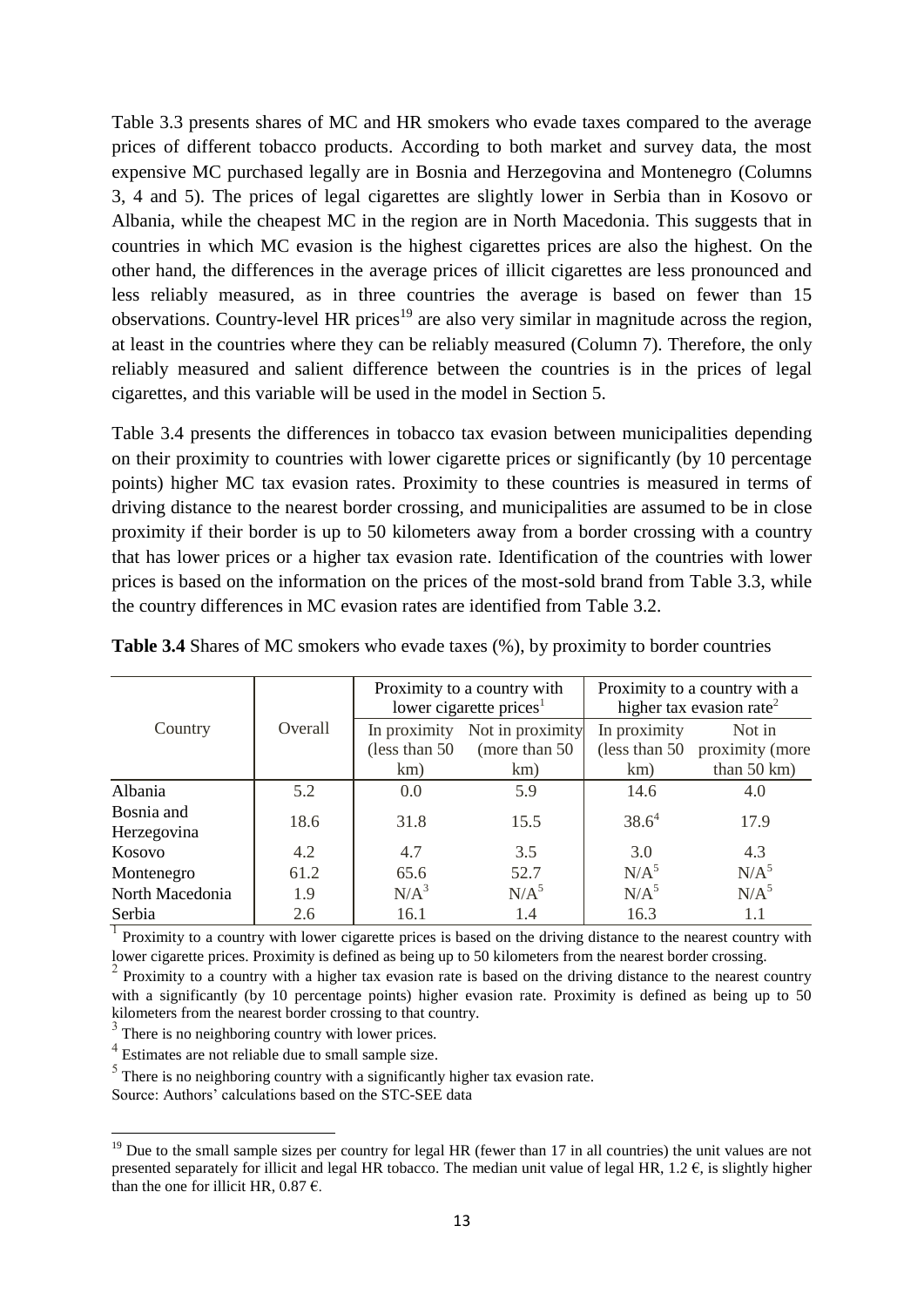With regard to proximity to countries with lower prices, the results suggest that in all the SEE countries, apart from Albania (and North Macedonia, which is the country with the lowest prices in the region), the share of smokers who evade taxes is higher in the municipalities that are in close proximity to the border with a country that has lower prices. Similarly, in municipalities that are near the countries where tax evasion rates are higher, the share of smokers who evade taxes is higher. This applies for all the countries, apart from Kosovo where this share is approximately equal (and in Montenegro, which is the country with the highest tax evasion rate, and North Macedonia, which does not have a border with a country that has a significantly higher MC tax evasion rate).

Table 3.5 presents the share of non-street (i.e., legal-point-of-sale) purchases of illicit cigarettes among the total number of illicit purchases in the s-region. The indicator ranges from 0 (no illicit purchases occur at legal points of sale) to 100 percent (all the purchases are at legal points of sale), and a higher share may indicate that the government has a problem preventing legal establishments from engaging in non-legal tobacco-related activities in that s-region. The highest shares of illicit purchases at legal points of sale are in Kosovo and Montenegro<sup>20</sup> and the lowest in Albania and Serbia. Although the correlation is not as clear as for the prices, the figures in Table 3.5 indicate that countries with higher evasion rates also have higher shares of non-street illegal purchases.

| Country                | MC smokers<br>who evade<br>taxes $(\% )$ | HR smokers<br>who evade<br>taxes $(\% )$ | Non-street illegal<br>purchases $(\%)^2$ |
|------------------------|------------------------------------------|------------------------------------------|------------------------------------------|
| Albania                | 5.2                                      | 69.2                                     | 10.4                                     |
| Bosnia and Herzegovina | 18.6                                     | 93.3                                     | 14.8                                     |
| Kosovo                 | 4.2                                      | 79.3 <sup>1</sup>                        | 68.9                                     |
| Montenegro             | 61.2                                     | 100 <sup>1</sup>                         | 33.7                                     |
| North Macedonia        | 1.9                                      | 86.7                                     | 14.2                                     |
| Serbia                 | 2.6                                      | 88.2                                     | 11.1                                     |

**Table 3.5** Prevalence of MC and HR tax evasion and percentage of non-street illegal purchases

<sup>1</sup> Estimates are not reliable due to small sample size.

1

<sup>2</sup> Share of smokers who purchase illegally in places other than street or open market. The denominator in third column – total number of people who purchase their products illegally is different the denominator in columns one and two (total number of smokers).

Source: Authors' calculations based on the STC-SEE data

 $20$  It is worth noting that the law in Kosovo does not specify the legal points of sale for tobacco, however this indicator is still relevant there as it shows the share of illegal purchases in the places where tax authorities typically have higher level of control of the products sold.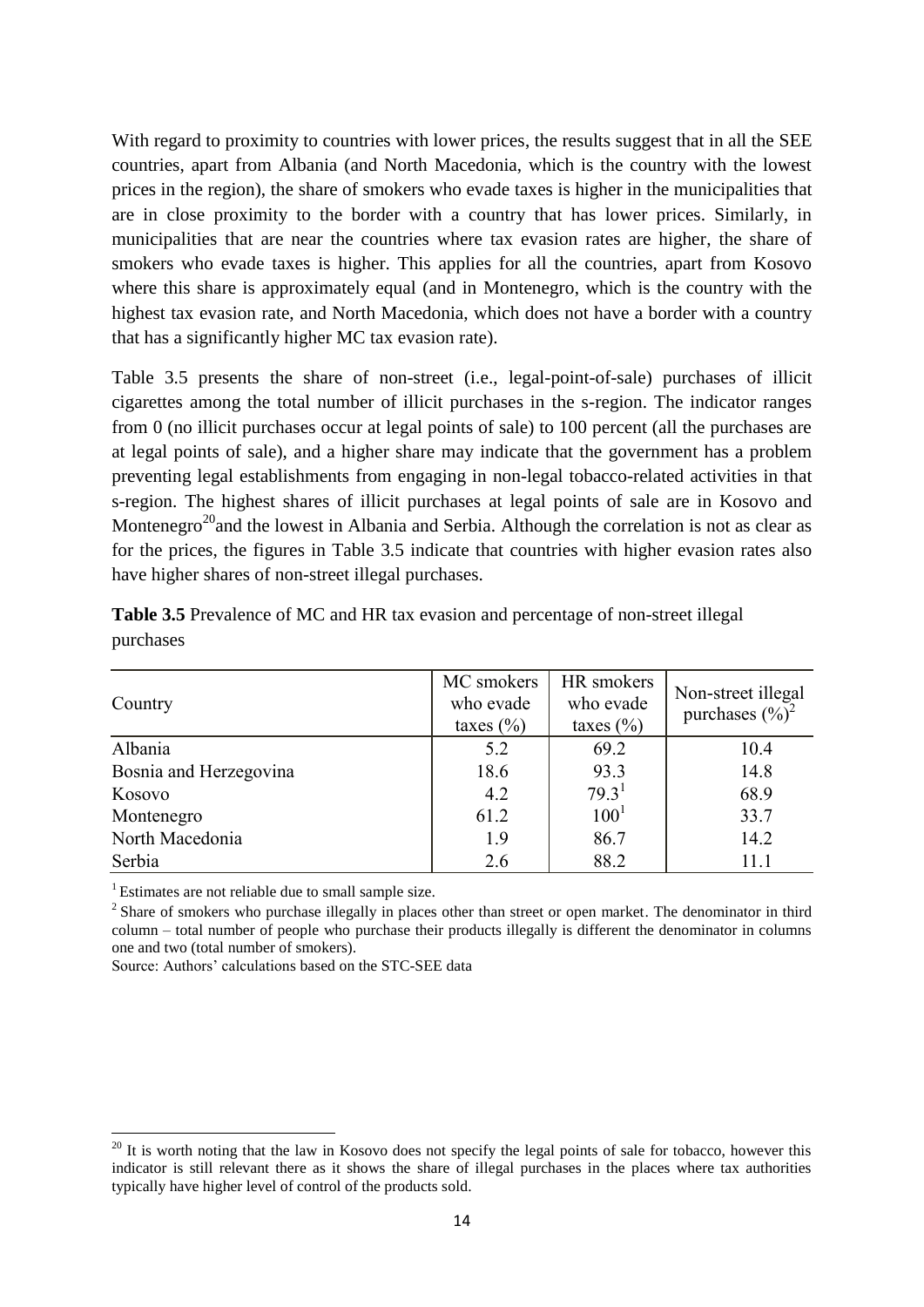#### <span id="page-16-0"></span>**4. Methodology: Estimation of the tax evasion model in the SEE region**

In order to estimate the independent effects of the abovementioned factors on tax evasion, a binary choice model of tax evasion is applied. Formally, the model can be represented in the following way:

# $P(evasion_i = 1) = f(\beta_1 p_r + \beta_2 NSIP_r + \beta_3' Proximity_m + \gamma' X_i + \delta' Country_i)$  (1)

where the probability of tax evasion (for MC, HR, or total tax evasion) is the function of the determinants on the right hand side of the equation: the average s-regional price of legally sold cigarettes ( $p_r$ ), the s-regional percentage of non-street illegal purchases ( $NSIP_r$ ), a set of dummy variables representing whether or not the municipality is in close proximity to another country ( $Border_m$ ), and a set of socioeconomic (education, income group) and demographic variables  $(X_i)$ . The s-regional variation of the price and non-street illegal purchases (NSIP) indicator within the region is utilized in order to estimate the model. Therefore, s-regional averages of prices and NSIP are used in the analysis.

The s-regional average legal prices are used for two reasons. Firstly, in order to estimate a tax evasion model, legal prices need to be observed for both smokers who purchase their cigarettes illicitly and legally. Secondly, prices at the s-regional level strengthen their exogeneity in comparison to the tax evasion decision. Persons living in s-regions with higher prices are expected to have higher incentives for tax evasion. The share of NSIP indicates the lack of control over legal establishments that would prevent them from engaging in non-legal activities, and as such higher levels of this indicator are expected to increase tax evasion.

In order to estimate the effect of the proximity to countries with lower cigarette prices and countries with significantly (by 10 percentage points) higher MC evasion rates, driving distances to the nearest border crossing are used. Municipalities are assumed to be in close proximity if their border is up to 50 kilometers away from the border crossing with a country that has lower prices or a higher MC tax evasion rate. Country differences in MC tax evasion are used rather than the overall tax evasion rates as HR products are typically illegal in all the SEE countries, and therefore they would only confound the differences in MC tax evasion rates. The border dummy variables take the value of 1 if the municipality is in close proximity to lower-price or higher-evasion border countries, and 0 if otherwise. Additionally, as the municipalities closer to the border may be less developed then central municipalities, an additional dummy variable is used as a proxy for living close to any border. This variable takes the value 1 if the municipality's driving distance to any border crossing is shorter than 50 kilometers, and 0 if otherwise. This approach is similar to Driezen et al. (2019) who investigate cross-border purchases in relation to the geographical location of the region.

Personal and household characteristics included in the model (*Xi*) consist of age, age squared, gender, level of education (three categories), $^{21}$  type of residence (rural versus urban), and

**<sup>.</sup>** <sup>21</sup> The three categories are: primary education (which includes ISCED groups 0 to 2), secondary education (ISCED groups 3 and 4), and tertiary education (ISCED groups 5 to 8).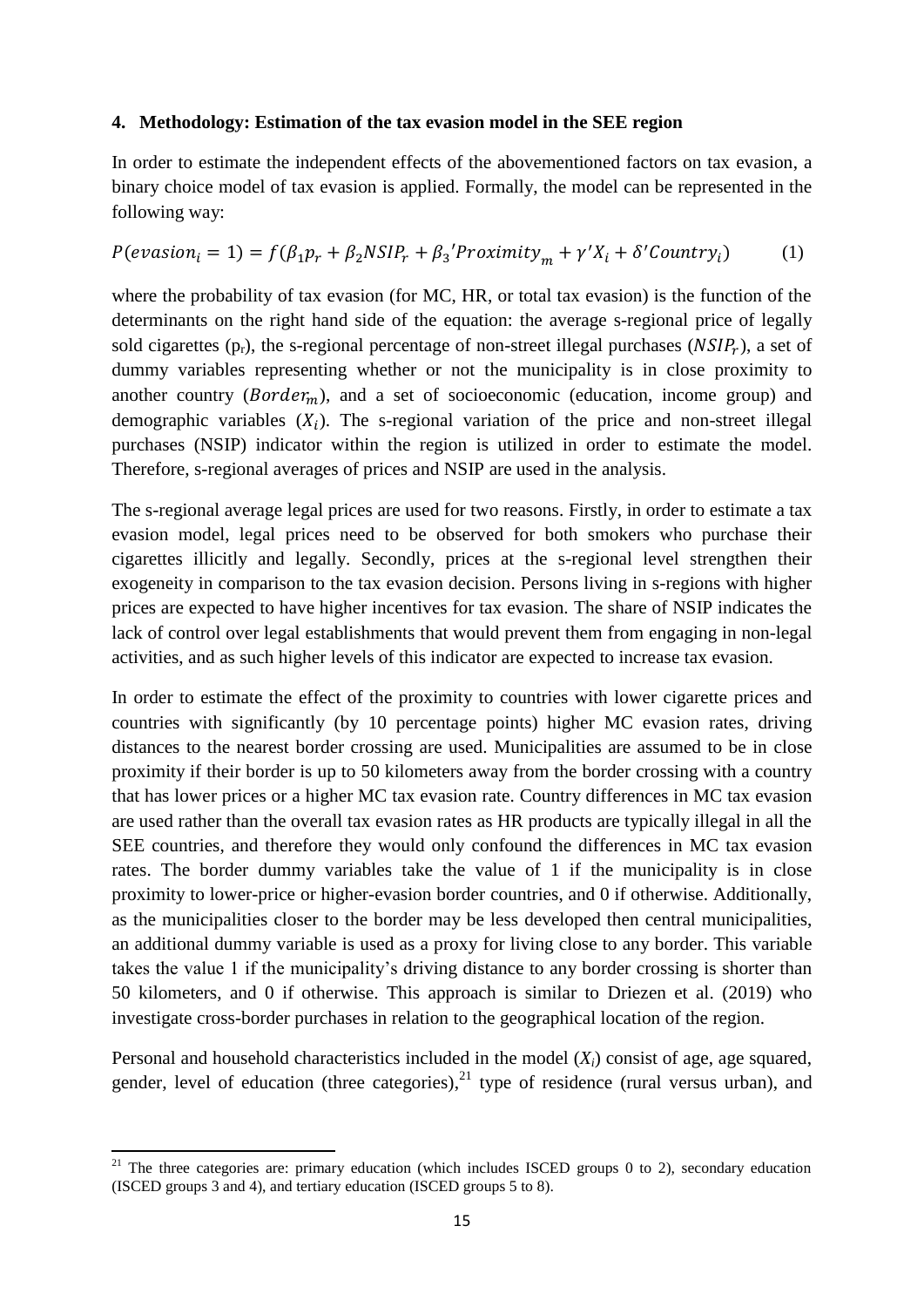household income per capita, in order to account for household differences in purchasing power. 22

Finally, the model includes country-fixed effects (*Country<sub>i</sub>*) to account for the remaining unobserved country heterogeneity (not controlled by other variables). The specifications are presented with and without full country-fixed effects, as their introduction can effectively replace model-relevant country variations in determinants. On the other hand, as evidenced in Table 3.1, cross-country differences in tax evasion are very pronounced (Montenegro has a rate three times higher than Bosnia and Herzegovina, which in turn has a rate at least three times higher than the other countries) and therefore failing to control for these outliers can also lead to biased estimates. Additionally, s-regional cluster-corrected standard errors are applied to account for the fact that prices and the percent of non-street illegal purchases are defined at higher levels of aggregation, while potential heteroscedasticity is controlled by calculating heteroscedasticity-robust standard errors. Finally, function *f* in the model is approximated by the logit function.

 $22$  The master questionnaire includes a scale of 11 income categories and is expressed in euros. During the data collection process these intervals were transformed to local currencies, and the respondents chose based on local currency intervals. As the data contain a large number of missing values, intervals are imputed based on other personal and household characteristics in order to avoid sample attrition. As the income variable was recorded in intervals rather than exact amounts, the average of the interval was calculated and divided by the number of household members to obtain a household welfare measure. The variable obtained in this way was then divided into three equal groups (low-, middle-, and high-income households) in each country.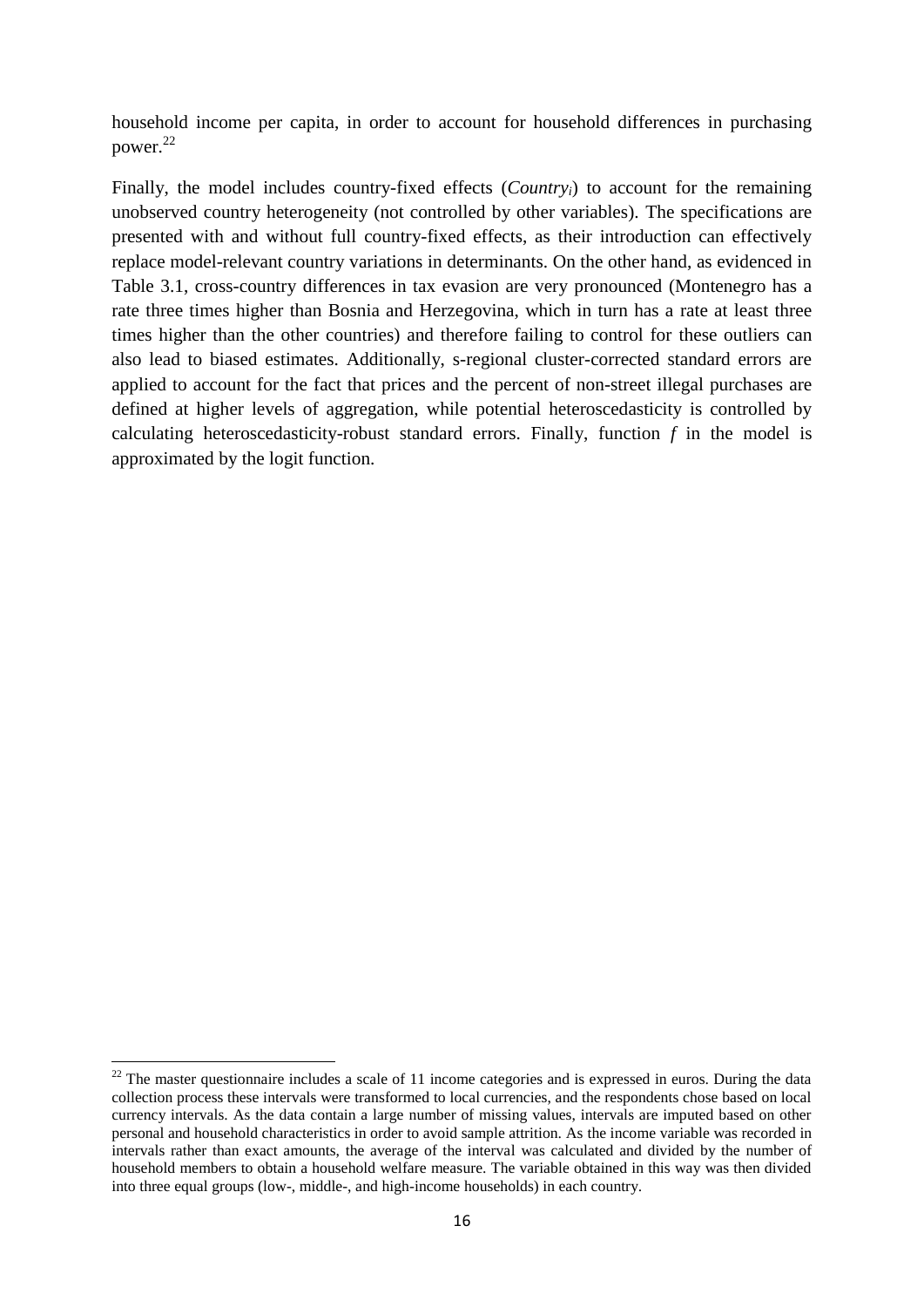#### <span id="page-18-0"></span>**5. Results from the estimation of the tax evasion models**

#### <span id="page-18-1"></span>5.1. *MC tax evasion*

Table 5.1 presents the estimation of the MC tax evasion model in the SEE region. Several different specifications are presented, and conclusions are derived by comparing the results of the different models. In Model 1 a full set of country-fixed effects (CFE) is included. However, this model effectively neutralizes all cross-country differences in tax evasion, which represents an important source of variation in the model. Therefore, in Model 2 the insignificant CFEs are excluded, while dummy variables for Montenegro and Bosnia and Herzegovina are preserved in order to account for them as outlier countries. Model 3 utilizes the same model as in Model 1, but this time excluding Montenegro and Bosnia and Herzegovina as countries with significantly higher tax evasion rates. Finally, in Model 4, as a robustness check for proximity variables' effects, Model 1 is re-estimated, only instead of a threshold of 50 kilometers from the nearest border crossing to identify municipalities in proximity to other countries the threshold of 40 kilometers is used.

|                                    | Model 1    |         | Model 2     |         | Model 3     |         | Model 4     |         |
|------------------------------------|------------|---------|-------------|---------|-------------|---------|-------------|---------|
| <b>VARIABLES</b>                   | coef       | se      | coef        | se      | coef        | se      | coef        | se      |
| Price (legal MC)                   | $-0.412$   | (0.359) | $-0.027$    | (0.068) | 0.068       | (0.126) | $-0.571$    | (0.372) |
| % NSIP                             | $0.138*$   | (0.084) | 0.078       | (0.053) | $0.528***$  | (0.141) | $0.159*$    | (0.089) |
| urban                              | $-0.000$   | (0.013) | $-0.002$    | (0.013) | $0.015**$   | (0.008) | $-0.001$    | (0.014) |
| Female                             | $0.046***$ | (0.013) | $0.044***$  | (0.015) | 0.002       | (0.009) | $0.047***$  | (0.015) |
| Age                                | $0.007***$ | (0.002) | $0.007***$  | (0.002) | $0.004***$  | (0.001) | $0.007***$  | (0.002) |
| Age squared                        | $-0.000**$ | (0.000) | $-0.000$    | (0.000) | $-0.000**$  | (0.000) | $-0.000**$  | (0.000) |
| Low-income                         | Omit.      |         |             |         |             |         |             |         |
| Mid-income                         | $-0.024$   | (0.021) | $-0.027$    | (0.020) | $-0.012$    | (0.012) | $-0.027$    | (0.022) |
| High-income                        | $-0.051**$ | (0.020) | $-0.055***$ | (0.019) | $-0.005$    | (0.011) | $-0.053***$ | (0.019) |
| Border proximity                   | $-0.025$   | (0.034) | $-0.032$    | (0.034) | 0.005       | (0.009) | $-0.011$    | (0.032) |
| <b>Evasion</b> border<br>proximity | $0.089***$ | (0.032) | $0.088***$  | (0.033) | $0.059***$  | (0.012) | $0.055**$   | (0.024) |
| Low price border<br>proximity      | 0.047      | (0.033) | 0.055       | (0.035) | 0.014       | (0.011) | 0.029       | (0.029) |
| Serbia                             | Omit.      |         |             |         |             |         |             |         |
| Albania                            | 0.071      | (0.047) |             |         | $0.068***$  | (0.024) | 0.062       | (0.060) |
| North Macedonia                    | $-0.048$   | (0.065) |             |         | 0.024       | (0.048) | $-0.091$    | (0.108) |
| Montenegro                         | $0.558***$ | (0.063) | $0.298***$  | (0.026) |             |         | $0.534***$  | (0.105) |
| Bosnia and Herzegovina             | $0.387***$ | (0.117) | $0.175***$  | (0.034) |             |         | $0.414***$  | (0.054) |
| Kosovo                             | $-0.030$   | (0.051) |             |         | $-0.196***$ | (0.006) | $-0.059$    | (0.085) |
| Observations                       | 2,495      |         | 2,495       |         | 1,667       |         | 2,495       |         |

#### **Table 5.1** MC tax evasion model

\* p<0.1, \*\* p<0.05, \*\*\* p<0.01

Notes: Figures in the table present the marginal effect of increasing the independent variable by one unit on the unit change in the dependent variable. Robust standard errors in parentheses. Source: Authors' calculations based on the STC-SEE data

The first important result indicates that the higher the share of NSIP is the higher is the likelihood that an MC purchase is illicit. In other words, in s-regions where purchases of illicit MC at legal points of sale such as legal tobacco shops, cafes, and restaurants are more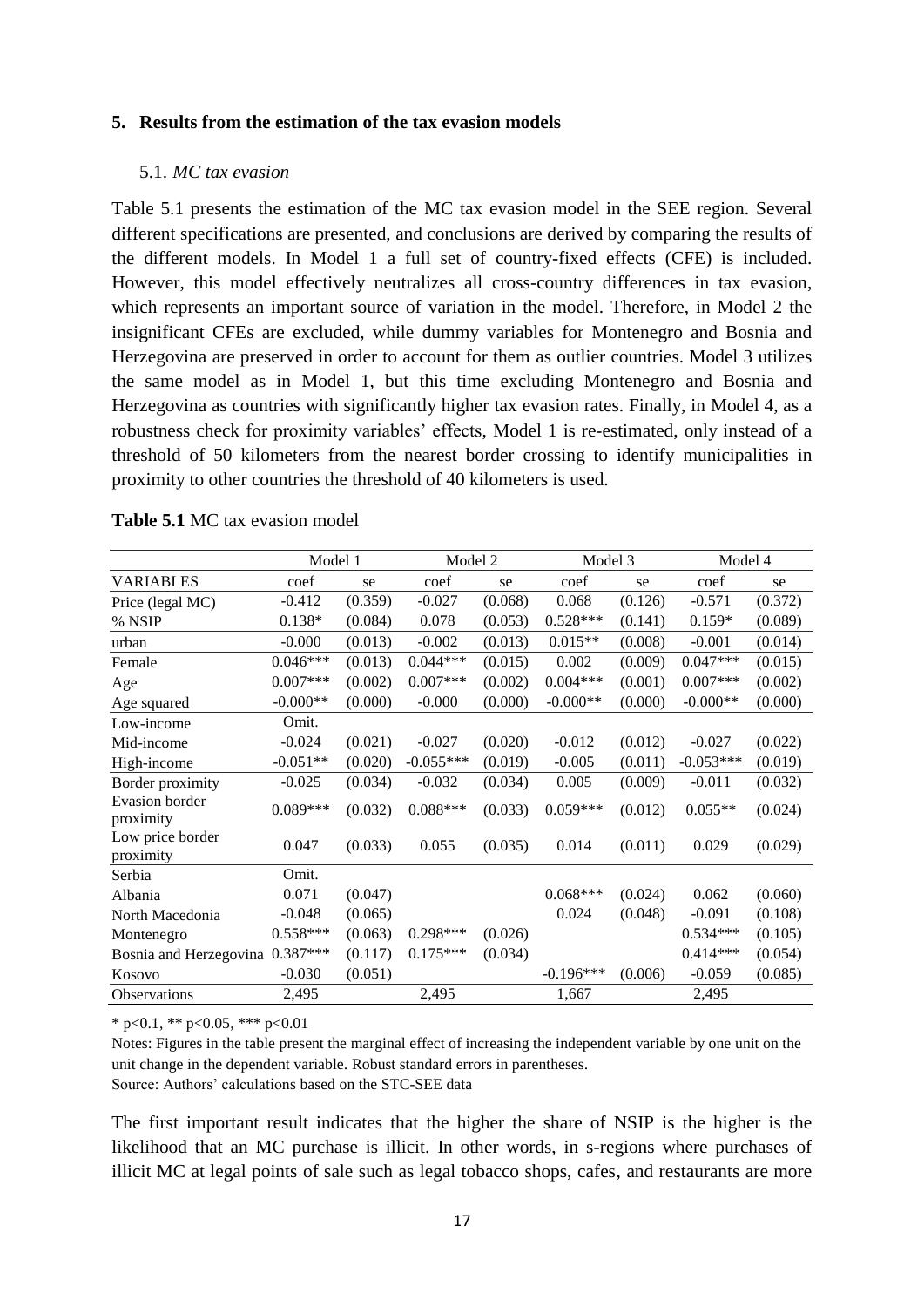common, tax evasion is also more likely. This effect is marginally significant in Models 1 and 4, where a 10-percentage-points-higher share of NCIP increases the likelihood of tax evasion by about 1.5 percentage points. The effect is the strongest in the case where countries with the highest tax evasion rates are excluded from the sample (Model 3). Therefore, sregions that fail to prevent the purchase of illicit tobacco in legal shops have higher levels of illicit trade, which shows that the differences in institutional factors play a significant role in tax evasion.

The results further suggest that living in municipalities near countries with higher evasion rates increases the likelihood of tax evasion, confirming the trends observed in Table 3.4. This effect is significant in all the models, and the results suggest that living in close proximity to a country with a higher evasion rate increases the likelihood of tax evasion between 5.5 and 9 percentage points. On the other hand, the effect of living in municipalities that are in close proximity to countries with lower prices is not significant. Although the sign of the coefficient points towards the expected conclusion, the effects of proximity to countries with lower prices, observed in Table 3.4, is not significant in the regional tax evasion model. Furthermore, the effect of living in other border areas is also not statistically significant. Therefore, with respect to geographical location of the consumers, results suggest that smokers from municipalities bordering countries with high evasion rates are more likely to evade tobacco taxes.

Additionally, the results suggest that women, the elderly, and those with lower income have a higher likelihood of MC tax evasion. Women are about 4.5 percentage points more likely than men to evade taxes; and evasion increases with age, however, at a diminishing rate. People from households with high income are less likely to evade taxes by about 5 percentage points when compared to other income groups.<sup>23</sup> Finally, s-regional differences in prices of legal MC do not have an impact on MC tax evasion.

#### <span id="page-19-0"></span>5.2. *HR evasion model*

**.** 

Table A1 in the Appendix presents the estimation of the HR tax evasion model in the SEE region. Models corresponding to models 1 and 4 for the MC tax evasion are presented, as there are no clear outliers in terms of countries, and all CFEs are statistically significant.<sup>24</sup> The analysis suggests that the significant determinants of HR tax evasion in the SEE regional model are age and gender, with older HR users and women more likely to evade taxes; as well as household income per capita, with persons from high-income households less likely to evade taxes.

Contrary to the MC tax evasion model, share of NSIP and proximity to the border with a country that has a higher tax evasion rate (or any other country) are not significant predictors

 $^{23}$  After initial estimates, the effects of educational level were not significant in any of the models and were dropped to increase the number of degrees of freedom in the models.

<sup>&</sup>lt;sup>24</sup> Since all HR products from Montenegro (13 observations) fall under the definition of evasion they are excluded from the estimation, as they would predict the positive outcome perfectly.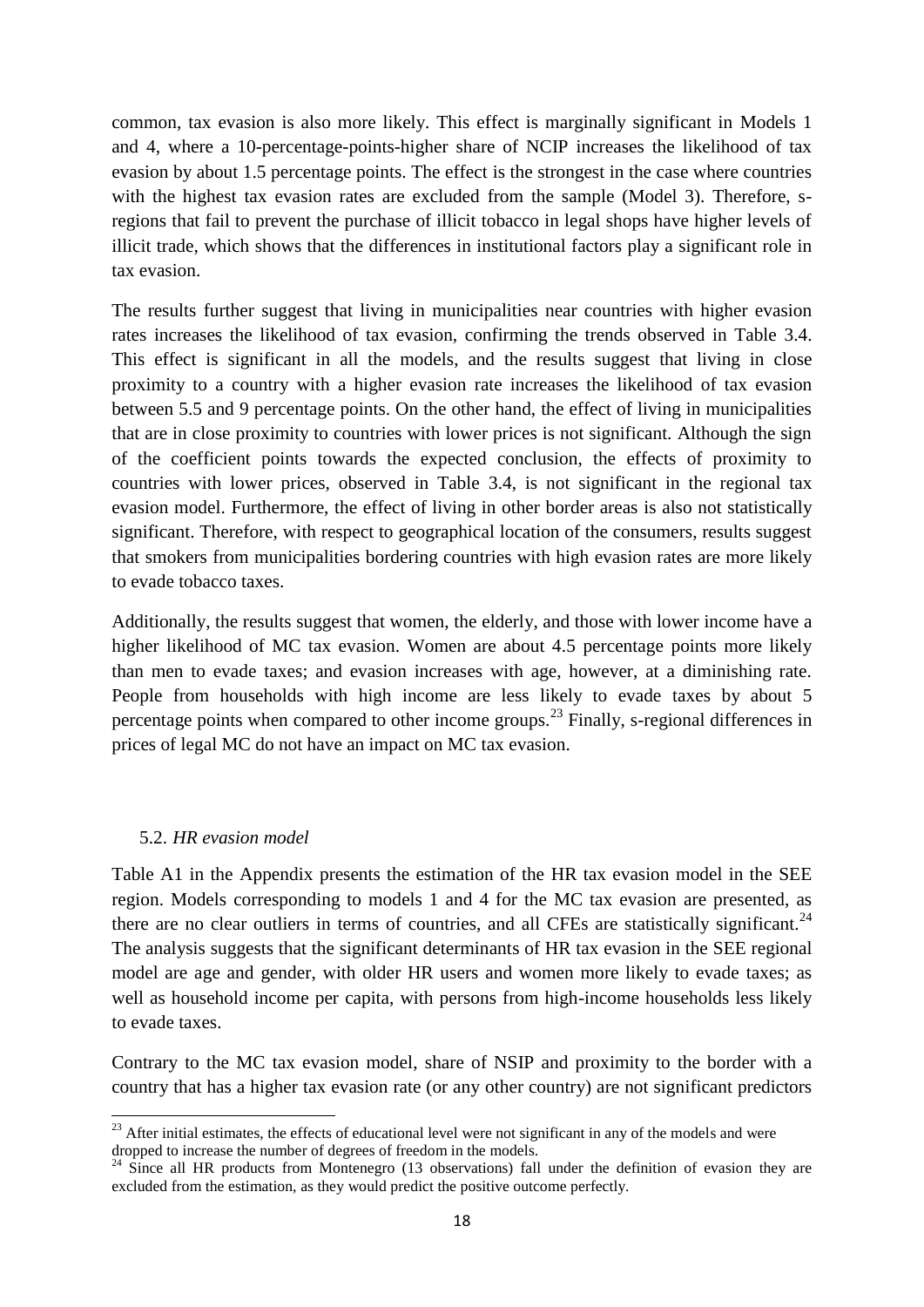of HR evasion. This underlines the differences between HR and MC tax evasion. As illicit HR is almost completely purchased on the streets or in open air or green markets (92.0 percent, compared to 66.3 percent of illicit MC), institutional factors behind HR tax evasion cannot be described by the share of NSIP, and therefore this variable is not significant. It is also interesting to note that none of the variables describing municipalities that are in close proximity to other countries (with lower prices, with higher tax evasion rates, or any other country) are significant. This suggests that, unlike for MC, the HR tax evasion is not related to "import" of illicit products from other countries but that it can be found in all areas, as it is likely that it some of it originates from local farmers. Finally, while the current authors' previous research (Vladisavljević et al. 2020) showed that higher MC prices are relevant for the choice between MC and HR, in this research the price is not a relevant determinant of HR tax evasion. Therefore, although higher MC prices may push people towards using HR, they do not play a role in determining if the HR product will be illicit or not.

#### <span id="page-20-0"></span>5.3. *Overall tax evasion model*

Table A2 in the Appendix presents the estimation of the overall tax evasion model in the SEE region. The results suggest similar conclusions to those for the MC tax evasion model, although the effect of non-street illicit purchases is not significant, due to the mixing of HR and MC products in one model. Similar to the MC tax evasion model, smokers from municipalities in close proximity to countries with higher evasion rates have a higher likelihood of tax evasion than other smokers. The results also suggest that women and older smokers are more likely to evade taxes and that smokers from middle- and high-income groups are less likely to evade than those from low-income households. Finally, this model confirms that HR users and smokers who use both HR and MC have a higher likelihood of tax evasion than exclusive MC users. All other things equal, MC users have about 40 percentage points' lower likelihood of tax evasion than the other two groups.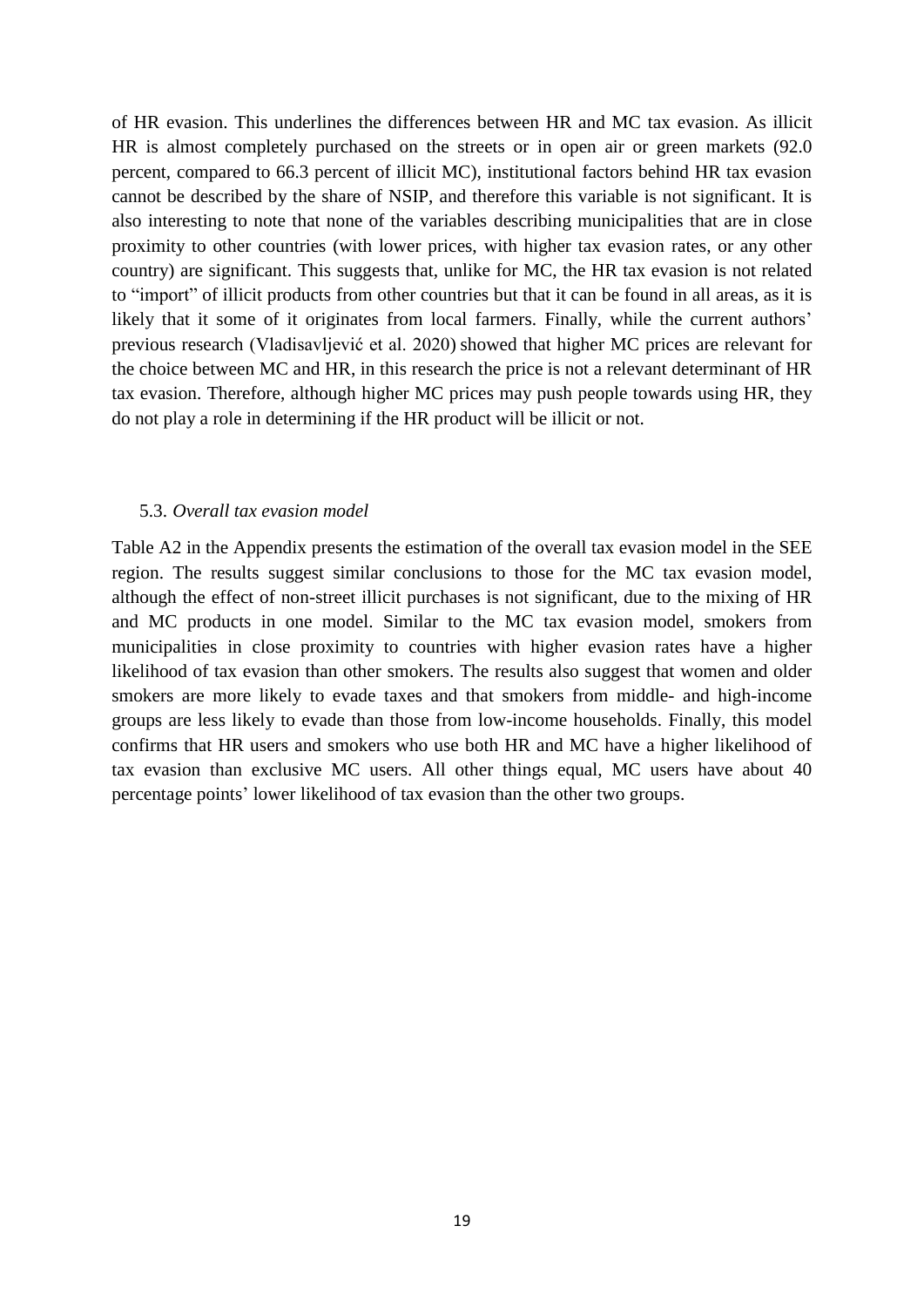# <span id="page-21-0"></span>**6. Discussion and Conclusions**

Public data on tobacco tax avoidance and tax evasion in the SEE region are very limited and rarely transparent. In this study, unique data obtained from a recent survey on tobacco consumption in SEE countries are used to estimate the size of the illicit tobacco market and to assess the impact of different factors on the probability of tax evasion in six SEE countries. To the best of the researchers' knowledge, this is the first independent study that provides estimates of the size of the illicit tobacco market in the SEE region as well as the factors that affect it.

The results show that *every fifth smoker (20.4 percent) in the SEE region evades taxes*. In addition, 19.7 percent of all cigarettes consumption in the SEE region is illicit, as there are no significant differences in average smoking intensity between smokers of legal and illicit tobacco products. However, there is *a striking difference between tax evasion involving MC and HR: on average, 8.1 percent of MC consumption is illicit* (with 8.6 percent of MC users evading taxes), *while 88.5 percent of the HR market is illicit* (with 86.7 percent of HR tobacco users evading taxes).<sup>25</sup> The overall tax evasion rate is much closer to the one for MC, as MC has a significantly higher smoking prevalence (32.8 percent, as compared to 6.3 percent for HR). *For both products, women and older smokers are more likely to evade taxes, while smokers from high-income households are less likely to do so.*

*There are also striking differences in MC tax evasion between SEE countries*. MC tax evasion is the highest in Montenegro, where 61.2 percent of MC smokers evade taxes, and in Bosnia and Herzegovina, with 18.6 percent. In all other SEE countries—Albania, Kosovo, North Macedonia, and Serbia—less than six percent of MC users evade taxes. Results further illustrate that MC tax evasion is higher in s-regions with higher levels of non-street illicit purchases, indicating that *failing to prevent the sale of illicit tobacco in legal points of sale contributes to higher MC tax evasion*. Additionally, MC smokers from municipalities that are in close proximity to countries with significantly higher evasion rates (Montenegro and Bosnia and Herzegovina) are more likely to evade taxes. This shows that a certain spillover effect is at play, as the physical proximity to an area with a high level of tax evasion increases the likelihood of evasion. *Tighter customs inspections at the border could further reduce tobacco tax evasion in these border regions*.

On the other hand, HR tobacco tax evasion is very high, with 86.7 percent of HR users evading taxes on average. A high share is present in all SEE countries, the lowest being in Albania, with 69.2 percent, and the highest in Montenegro, where none of the HR tobacco smokers (although only a small number of them, only 13 cases, was observed) pays taxes. Previous research by the current authors<sup>26</sup> indicates that HR tobacco is used as a cheaper substitute for MC in SEE. The findings from this study indicate that at least part of the reason that HR tobacco is cheaper is the fact that smokers are not paying taxes on this product. Therefore, *enforcement of taxation on HR tobacco would increase its price and weaken its*

 $^{25}$  The tax avoidance rate for both MC and HR tobacco is less than one percent.

<sup>&</sup>lt;sup>26</sup> available a[t http://tobaccotaxation.org/cms\\_upload/pages/files/203\\_regional\\_report\\_](http://tobaccotaxation.org/cms_upload/pages/files/203_regional_report_-_demand_price_elasticity_-_topic_6_1410.pdf) demand price elasticity - topic 6 1410.pdf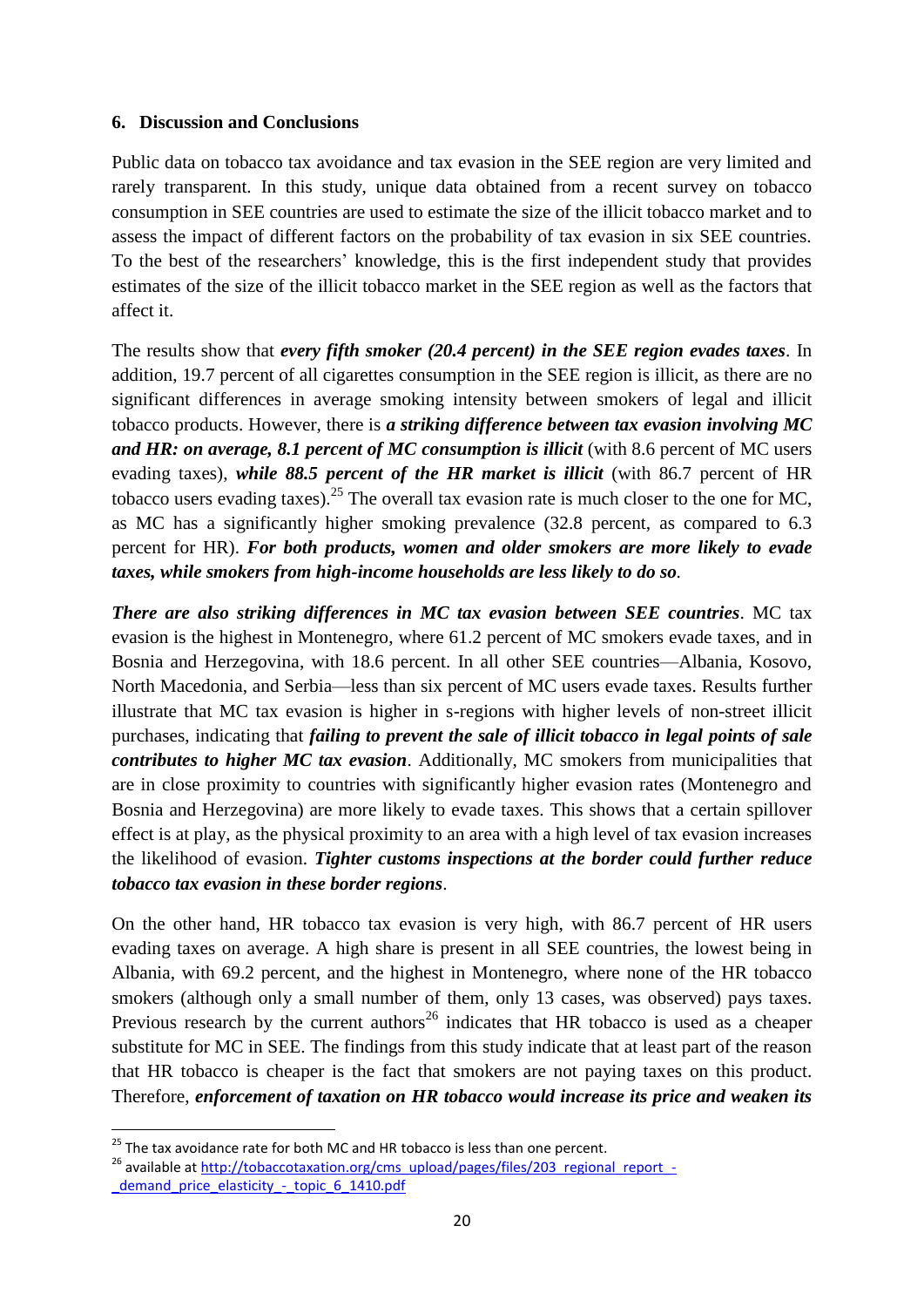*potential to be used as a cheaper substitute for MC*. Results also suggest that HR tax evasion is present in all regions of SEE countries, regardless of their proximity to other countries or the local degree of strict control on legal points of sale, as the predominant place of purchase for HR tobacco (in 92 percent of the cases) is on the street or in open air or green markets.

The findings of this study represent a significant contribution to tobacco control activities in all countries in the SEE region. Evidence-based policymaking is a prerequisite for successful creation and implementation of measures to reduce tobacco consumption. Certainly, further independent and continuous monitoring of illicit trade utilizing a scientific approach, rigorous and transparent methodology, and publicly available data is needed to ensure a strong future for tobacco control in all six countries in the SEE region.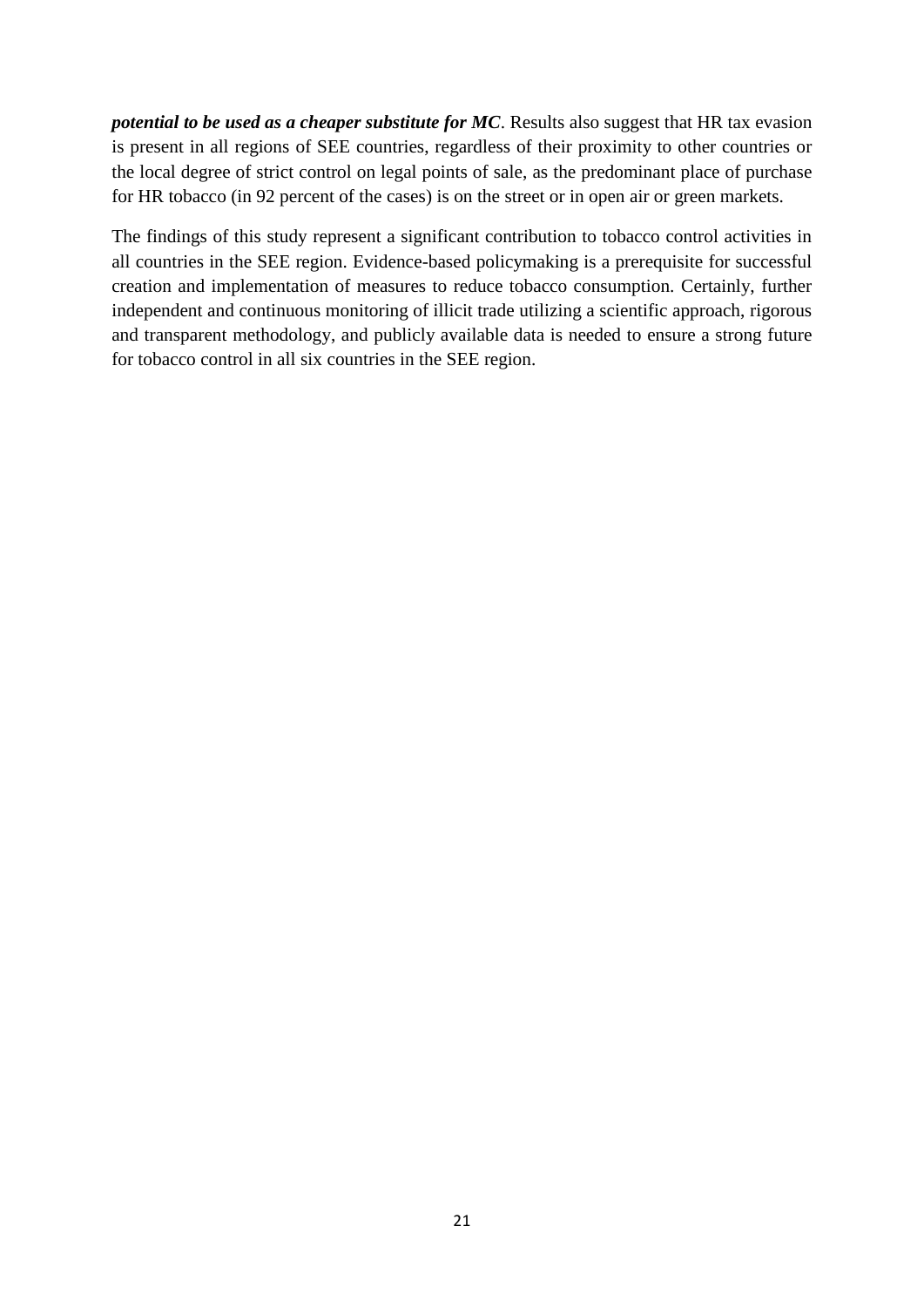# <span id="page-23-0"></span>**7. Policy Recommendations**

# **Strengthen institutional capacities to tackle the illicit tobacco trade.**

When increasing taxes as an instrument of tobacco control policy, which is required for the EU accession process, governments should put additional effort into **strengthening institutional capacities to tackle illicit tobacco trade**. Law and fiscal enforcement institutions should ensure that all activities in the supply chain are adequately monitored, including production, distribution, and sales of tobacco products. Countries should particularly focus on **enforcing bans on the sale of illicit MC at legal points of sale, which this research identifies as a factor correlated with the size of the illicit market**. Strengthening institutional capacities will not only increase the fiscal revenues from tobacco but also ensure that tax increases serve their intended purpose of reducing smoking prevalence.

# **Improve regional coordination in the development and implementation of tobacco control policies, including prevention of the illicit market.**

As municipalities in close proximity to countries with high MC tax evasion are more likely to evade taxes on MC, **improving regional coordination in the development and implementation of tobacco control policies—particularly for prevention of the illicit market**—is essential to lowering the level of tax evasion in all SEE countries.

# **All SEE countries should ratify and implement the FCTC Protocol to Eliminate Illicit Trade in Tobacco.**

Albania, Bosnia and Herzegovina, and Kosovo should become Parties to the Protocol. North Macedonia needs to ratify the Protocol, while Serbia and Montenegro should invest more in efforts to adhere to its objectives. In the regional context, and taking into account provisions of the Protocol, the SEE countries analyzed in this study should be more transparent in terms of their interactions with the tobacco industry (in line with FCTC Article 5.3), minimizing any form of relationship with industry representatives; prevent, deter, detect, investigate, and prosecute illicit trade; improve cooperation and communication with each other and with relevant international institutions to eliminate illicit trade; and improve the capacities of the institutions in charge of tackling illicit trade, including the provision of greater financial support for the implementation of the Protocol.

# **Implement strict tobacco control measures to address the illicit HR tobacco market, the prevailing form of illicit tobacco trade in SEE countries.**

HR tobacco is the prevailing form of illicit tobacco products in the SEE region. Addressing illicit HR tobacco requires strict implementation of measures aimed at tackling illicit production, distribution, and sales. In countries where HR tobacco is produced, it is necessary to **implement measures that would stimulate farmers to replace production of tobacco**  with other plants. Farmers who persist in producing tobacco should be strictly monitored with respect to the size of their fields, production quantity, and sales. All SEE countries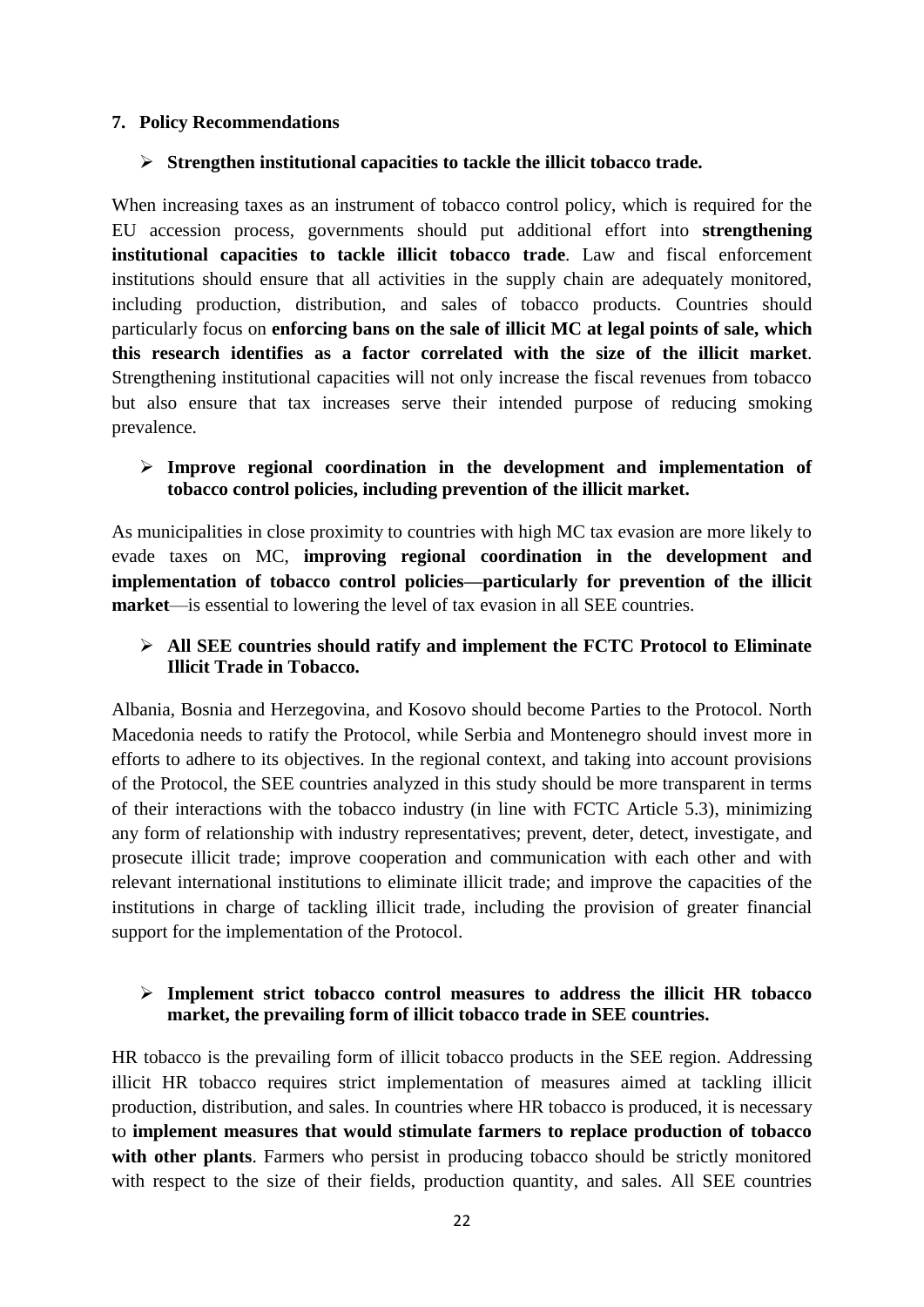**should regulate and enforce excise tax stamp requirements on the HR tobacco market to a much higher degree, as 88.5 percent of HR tobacco sales are illicit.** As the predominant place of purchase for HR tobacco is on the street or in open air or green markets the governments should strengthen law enforcement and impose strict sanctions for unlicensed individuals selling HR tobacco products. In line with FCTC Protocol to Eliminate Illicit Trade in Tobacco adoption of new measures to tackle illicit HR tobacco should also deal with other actors in the supply chain (growers, manufacturers, exporters/importers, wholesalers, and retailers).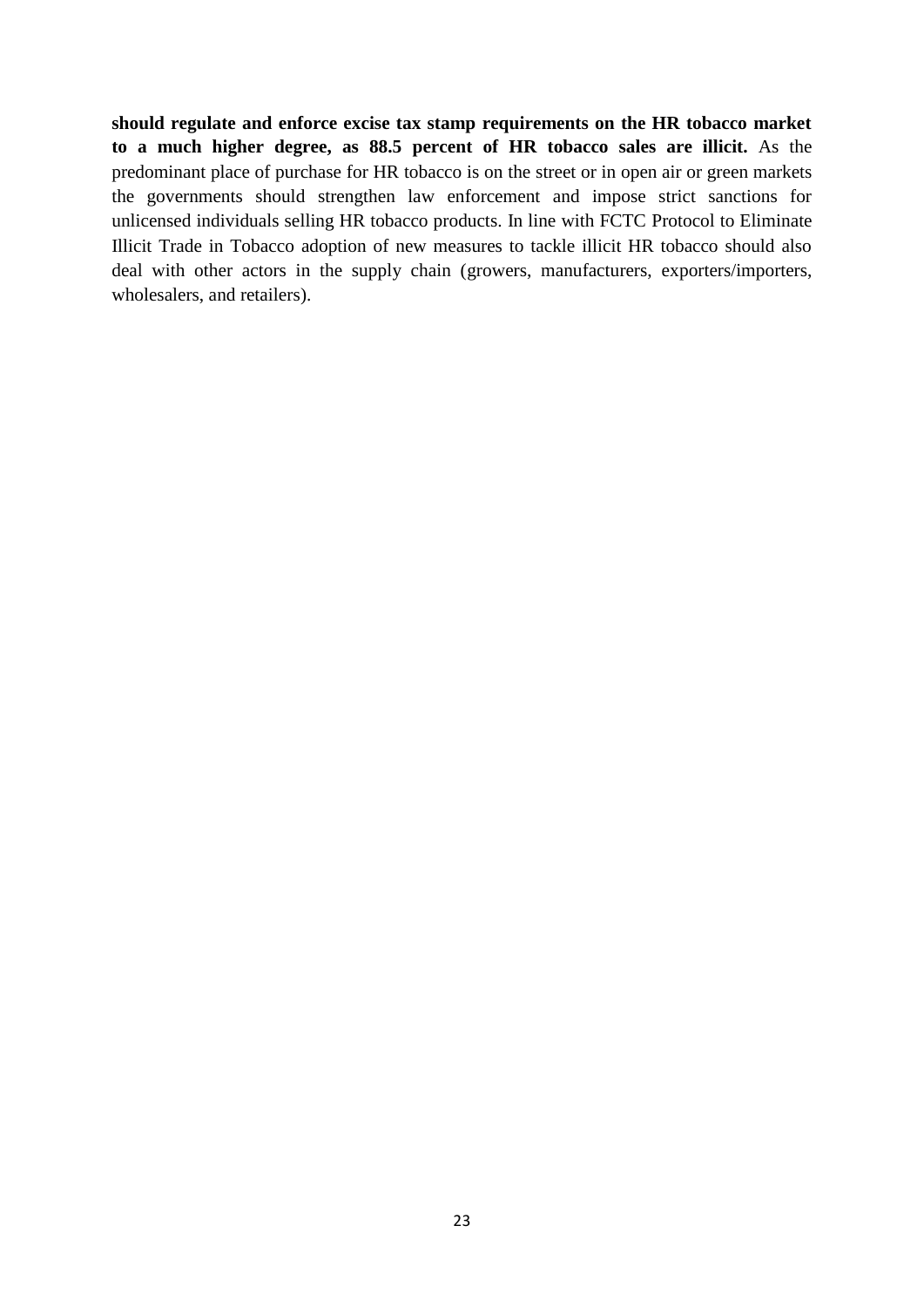#### **References**

- 1. Chaloupka, F. J., Straif, K., & Leon, M. E. (2011). Effectiveness of tax and price policies in tobacco control. *Tobacco Control*, *20*(3), 235-238.
- 2. Gallagher, A. W., Evans-Reeves, K. A., Hatchard, J. L., & Gilmore, A. B. (2019). Tobacco industry data on illicit tobacco trade: A systematic review of existing assessments. *Tobacco Control*, *28*(3), 334-345.
- 3. Gilmore, A., & Rowell, A. (2018). *The tobacco industry's latest scam: How Big Tobacco is still facilitating tobacco smuggling, while also attempting to control a global system designed to prevent it. BMJ Blogs. https://blogs.bmj.com/tc/2018/06/19/the-tobaccoindustrys-latest-scam-how-big-tobacco-is-still-facilitating-tobacco-smuggling-while-alsoattempting-to-control-a-global-system-designed-to-prevent-it/*
- 4. Guindon, G. E., Driezen, P., Chaloupka, F. J., & Fong, G. T. (2014). Cigarette tax avoidance and evasion: Findings from the International Tobacco Control Policy Evaluation (ITC) Project. *Tobacco Control*, *23*(1), i13-i22.
- 5. Hajdinjak, M. (2002). *# 10 Smuggling in Southeast Europe. The Yugoslav wars and the development of regional criminal networks in the Balkans*. Center for the Study of Democracy - CSD Reports,<https://www.ceeol.com/search/book-detail?id=519984> [].
- 6. International Agency for Research on Cancer (IARC). (2011). *IARC handbooks for cancer prevention: Effectiveness of tax and price policies for tobacco control*. Lyon: International Agency for Research on Cancer.
- 7. Jha, P., & Chaloupka, F. J. (2000). *Tobacco control in developing countries*. Oxford University Press.
- 8. Joossens, L., Merriman, D., Ross, H., & Raw, M. (2009). *How eliminating the global illicit cigarette trade would increase tax revenue and save lives*. Paris: International Union Against Tuberculosis and Lung Disease.
- 9. Joossens, L., & Raw, M. (2012). From cigarette smuggling to illicit tobacco trade. *Tobacco Control*, *21*(2), 230-234.
- 10. Joossens, L., Lugo, A., La Vecchia, C., Gilmore, A. B., Clancy, L., & Gallus, S. (2014). Illicit cigarettes and hand-rolled tobacco in 18 European countries: a cross-sectional survey. *Tobacco Control*, *23*(e1), e17-e23.
- 11. Joossens, L., Merriman, D., Ross, H., & Raw, M. (2010). The impact of eliminating the global illicit cigarette trade on health and revenue. *Addiction*, *105*(9), 1640-1649.
- 12. Langley, T. E., Gilmore, A., Gallagher, A., & Arnott, D. (2019). *Confronting illicit tobacco trade: A global review of country experiences: United Kingdom: Tackling illicit tobacco,* World Bank. http://documents.worldbank.org/curated/en/677451548260528135/Confronting-Illicit-Tobacco-Trade-a-Global-Review-of-Country-Experiences
- 13. Mikulić, D., & Buturac, G. (2020). In What Measure Is Public Finance Sustainability Threatened by Illicit Tobacco Trade: The Case of Western Balkan Countries. Sustainability, 12(1), 401.
- 14. Richter, S., & Wunsch, N. (2020). Money, power, glory: the linkages between EU conditionality and state capture in the Western Balkans. *Journal of European Public Policy*, *27*(1), 41-62.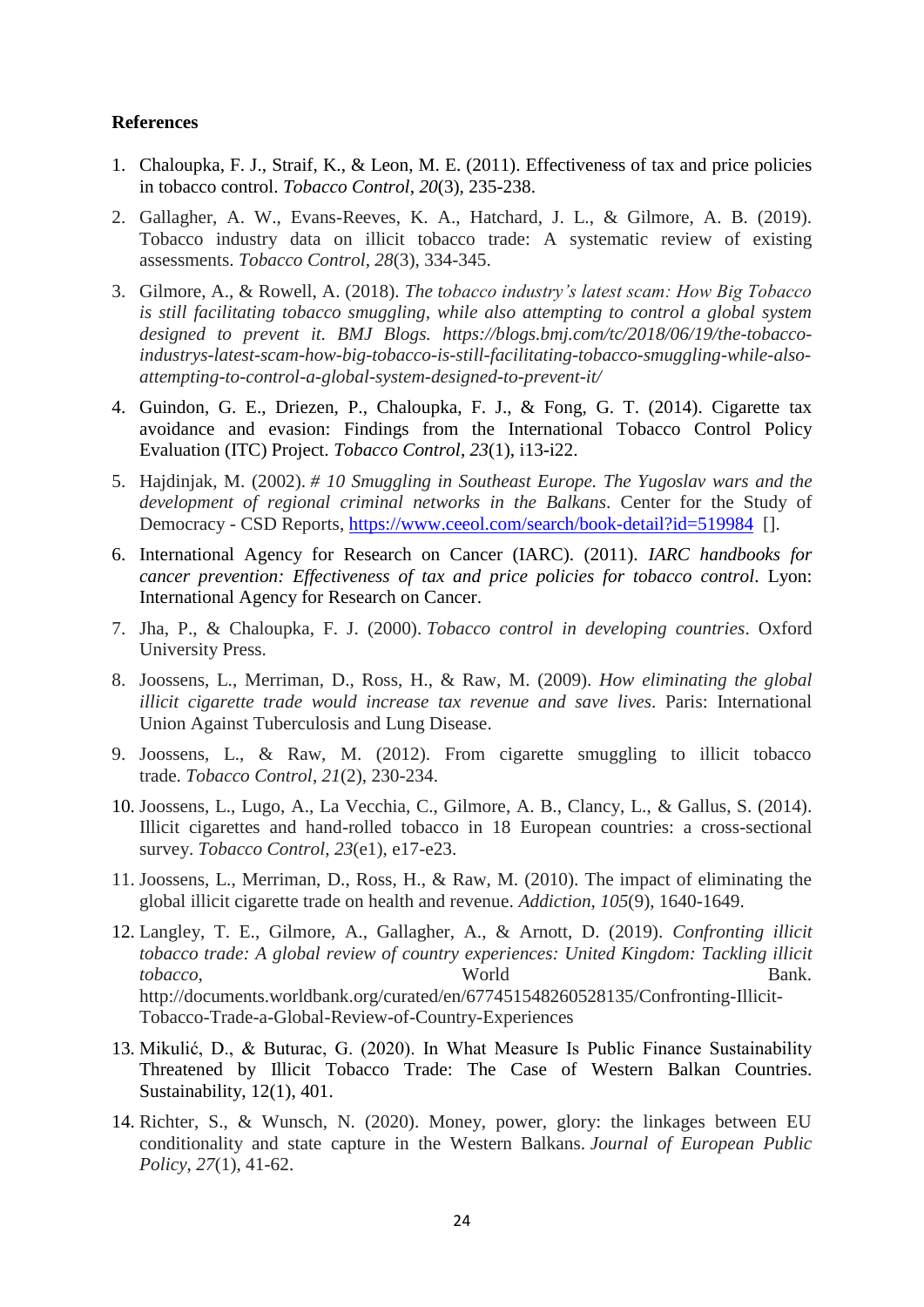- 15. Ross, H., Tesche, J., & Vellios, N. (2017). Undermining government tax policies: Common legal strategies employed by the tobacco industry in response to tobacco tax increases. *Preventive Medicine*, 105, S19–S22
- 16. Ross, H. (2018). *Tobacco industry strategies to reduce tax liability*. Cape Town: Southern Africa Labour and Development Research Unit - SALDRU, UCT. (SALDRU Working Paper Number 225). Ross, H., & Blecher, E. (2019). *Illicit trade in tobacco products need not hinder tobacco tax policy reforms and increases*. Tobacconomics white paper. Chicago: Tobacconomics, Health Policy Center, Institute for Health Research and Policy, University of Illinois at Chicago.
- 17. Simpson, C. (2020). Tackling smuggling in the Balkans: policy lessons. *Forced Migration Review*, (64), 69-72.
- 18. Smith, K. E., Savell, E., & Gilmore, A. B. (2013). What is known about tobacco industry efforts to influence tobacco tax? A systematic review of empirical studies. Tobacco control, 22(2).
- 19. Sorensen, J. S. (2003). War as social transformation: Wealth, class, power and an illiberal economy in Serbia. *Civil Wars*, *6*(4), 55-82.
- 20. Stoklosa, M., & Ross, H. (2014). Contrasting academic and tobacco industry estimates of illicit cigarette trade: evidence from Warsaw, Poland. *Tobacco Control, 23*(e1), e30-e34.
- 21. U.S. National Cancer Institute and World Health Organization (2016). *The economics of tobacco and tobacco control.* National Cancer Institute tobacco control monograph 21. NIH Publication No. 16-CA-8029A. Bethesda, MD: U.S. Department of Health and Human Services, National Institutes of Health, National Cancer Institute; and Geneva, CH: World Health Organization.
- 22. Vladisavljević, M., Zubović, J., Jovanović, O., Đukić, M., & Jolović, N. (2020). *How do prices of manufactured cigarettes and roll-your-own tobacco affect demand for these products? Tobacco price elasticity in Southeastern Europe*. Institute of Economic Sciences, Belgrade, Serbia, available at: [http://tobaccotaxation.org/cms\\_upload/pages/files/203\\_regional\\_report\\_-](http://tobaccotaxation.org/cms_upload/pages/files/203_regional_report_-_demand_price_elasticity_-_topic_6_1410.pdf) [\\_demand\\_price\\_elasticity\\_-\\_topic\\_6\\_1410.pdf.](http://tobaccotaxation.org/cms_upload/pages/files/203_regional_report_-_demand_price_elasticity_-_topic_6_1410.pdf)
- 23. World Health Organization (WHO). (2012). Global Adult Tobacco Survey: Romania, 2011. Bucharest: Ministry of Health of Romania.
- 24. World Health Organization (WHO). (2013a). Protocol to Eliminate Illicit Trade in Tobacco Products. Geneva: World Health Organization.
- 25. World Health Organization (WHO). (2013b). Global Adult Tobacco Survey: Greece, 2013. Athens: Ministry of Health of Greece.
- 26. World Health Organization (WHO). (2014). Global Adult Tobacco Survey: Turkey, 2012. Ankara: Public Health Institution of Turkey.
- 27. World Health Organization (WHO). (2017). Global Adult Tobacco Survey: Report Ukraine. Kiev: Ministry of Health of Ukraine.
- 28. World Health Organization (WHO). (2018). GATS Russian Federation: Global Adult Tobacco Survey, country report 2016. Moscow: Ministry of Health of the Russian Federation.
- **29.** Zaloshnja, E., Ross, H., & Levy, D. T. (2010). The impact of tobacco control policies in Albania. *Tobacco Control*, *19*(6), 463-468.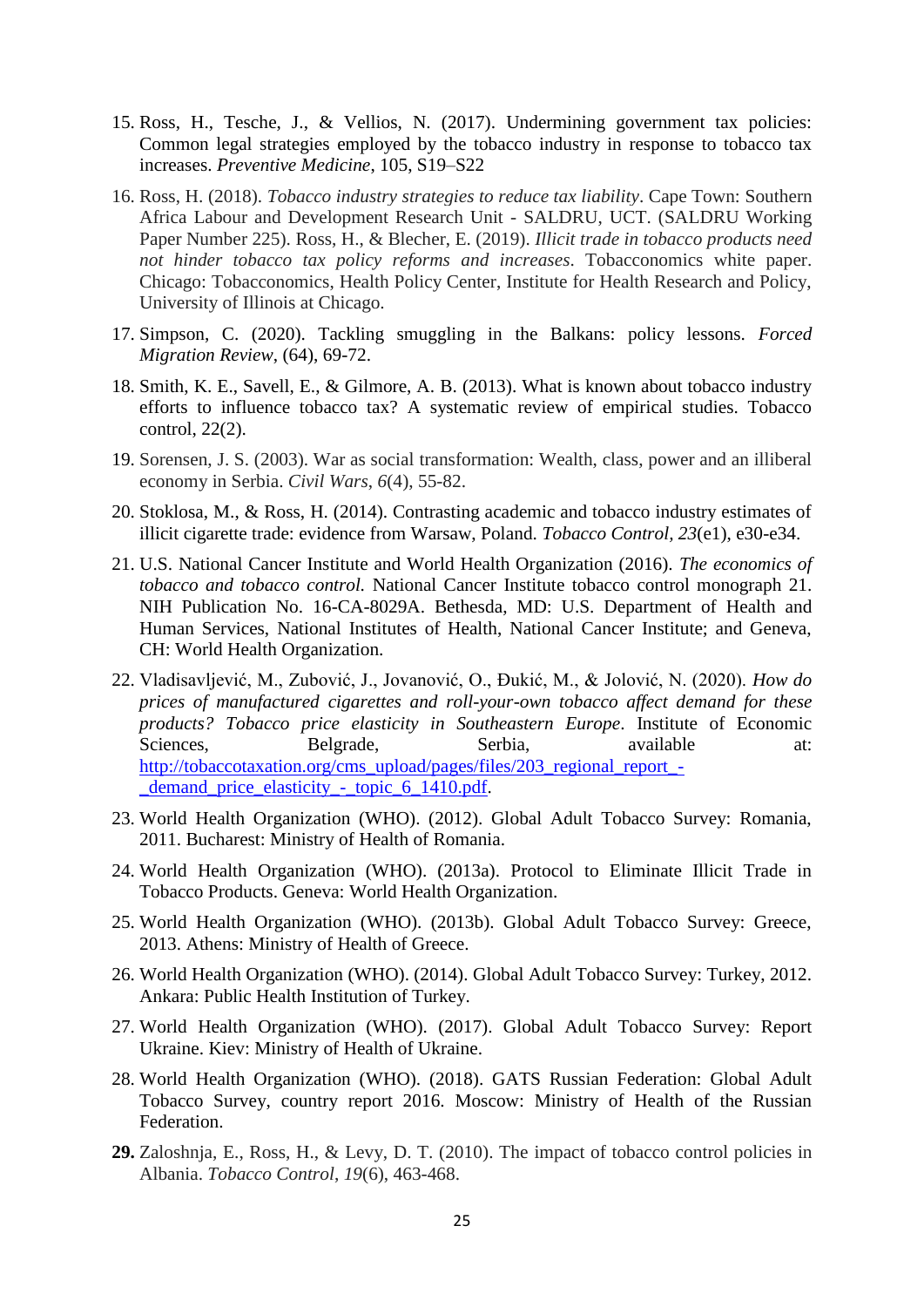# **Table A1.** HR tobacco tax evasion model

|                            | Model 1    |         | Model 4    |         |  |
|----------------------------|------------|---------|------------|---------|--|
| <b>VARIABLES</b>           | coef       | se      | coef       | se      |  |
| Price (legal MC)           | 0.984      | (0.644) | 1.061      | (0.678) |  |
| $%$ NSIP                   | $-0.516$   | (0.517) | $-0.548$   | (0.606) |  |
| Urban                      | 0.011      | (0.062) | 0.011      | (0.060) |  |
| Female                     | $0.114*$   | (0.061) | $0.112*$   | (0.060) |  |
| Age                        | $0.006***$ | (0.002) | $0.006***$ | (0.002) |  |
| Low-income                 |            |         |            |         |  |
| Mid-income                 | $-0.006$   | (0.038) | $-0.010$   | (0.040) |  |
| High-income                | $-0.163**$ | (0.082) | $-0.159*$  | (0.083) |  |
| Border proximity           | 0.030      | (0.049) | 0.011      | (0.062) |  |
| Evasion border proximity   | 0.019      | (0.090) | 0.044      | (0.111) |  |
| Low-price border proximity | 0.057      | (0.073) | 0.049      | (0.085) |  |
| Serbia                     |            |         |            |         |  |
| Albania                    | $0.118*$   | (0.065) | $0.110*$   | (0.063) |  |
| North Macedonia            | $0.407***$ | (0.069) | $0.405***$ | (0.071) |  |
| Montenegro                 |            |         |            |         |  |
| Bosnia and Herzegovina     | 0.139      | (0.136) | 0.147      | (0.145) |  |
| Kosovo                     | $0.330*$   | (0.190) | $0.342*$   | (0.198) |  |
| Observations               | 281        |         | 281        |         |  |

\* p<0.1, \*\* p<0.05, \*\*\* p<0.01

Notes: Figures in the table present the marginal effect of increasing the independent variable by one unit on the unit change in the dependent variable. Robust standard errors in parentheses. Source: Authors' calculations based on the STC-SEE data